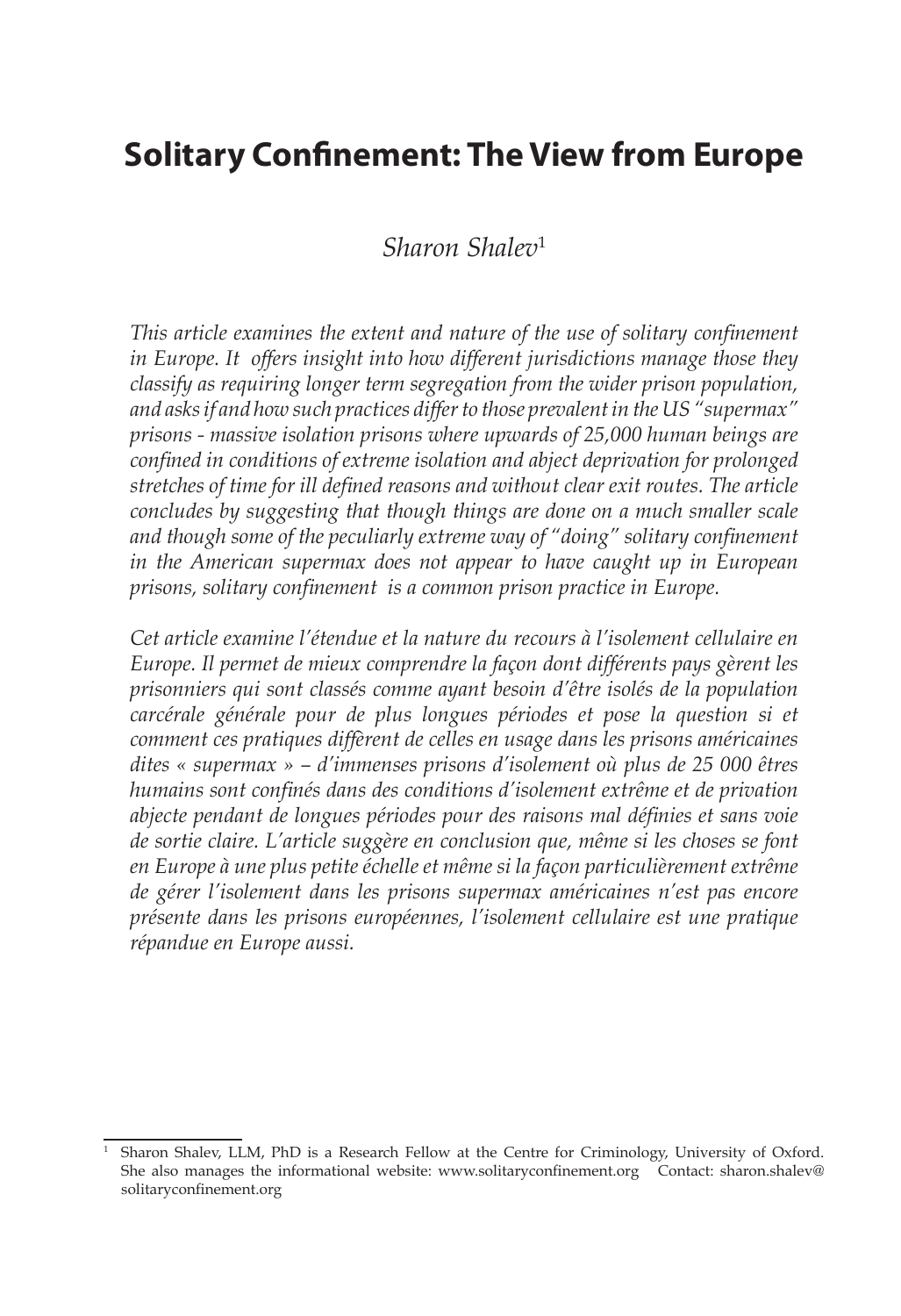## **I. Introduction**

The American criminal justice system, its punitive attitudes and practices,<br>and its excesses – its size, its harsh and unforgiving sentencing policies,<br>its disproportionate impact on the poor and racial minorities and its<br> and its excesses – its size, its harsh and unforgiving sentencing policies, its disproportionate impact on the poor and racial minorities and its costs – have, for good reason, taken central stage in much of the criminological literature over the last quarter century or so.<sup>2</sup> Less widely discussed is what happens inside prisons, including the so-called "supermax" prisons which proliferated across the US throughout the 1990s and the first decade of this century with very little public, or indeed academic, discussion.3 Yet few institutions epitomize penal excessiveness better than these massive isolation prisons, where upwards of 25,000 human beings are confined in isolation from each other and from the outside world in conditions of extreme deprivation for prolonged stretches of time for ill-defined reasons and without clear exit routes.

The use and abuse of solitary confinement in these supermax prisons in the "big incarcerator", the United States, has occupied much of my own work since the mid 1990s. I have examined the architectural design of supermax prisons, their regime and prisoner provisions in them, the bureaucratic systems that underpin their operation, and how they affect those who live and work in them. I found them to be excessive, expensive, ineffective and extremely damaging to health and wellbeing.<sup>4</sup>

Concerned about "policy transfer"5 and the potential spread of similar practices to Europe, I have, more recently, embarked on a pilot study of European segregation practices, designed to examine the extent and nature of the use of solitary confinement in Western Europe.<sup>6</sup> My research has taken me to some of the deepest and darkest corners of prison systems in several Western European countries, and offered a glimpse into how different jurisdictions

<sup>2</sup> For e.g. James Austin & John Irwin, *It's About Time: America's Imprisonment Binge*, 3d ed, (Belmont, California: Wadsworth, 1994); Elliott Currie, *Crime and Punishment in America* (New York: Henry Holt, 1998); David Garland, *The Culture of Control: Crime and Social Order in Contemporary Society* (Oxford: Oxford University Press, 2001); Marc Mauer, *Race to Incarcerate* (New York: The New Press, 1999).

<sup>&</sup>lt;sup>3</sup> This lacuna has now partially been filled by, among others, Craig Haney, "Mental Health Issues in Long-Term Solitary and 'Supermax' Confinement" (2003) 49:1 Crime & Delinquency 124-156; Craig Haney, "A Culture of Harm: Taming the Dynamics of Cruelty in Supermax Prisons" (2008) 35:8 Crim Jus and Behav 956; LA Rhodes, *Total Confinement: Madness and Reason in the Maximum Security Prison* (Berkley and Los Angeles: University of California Press, 2004); Sharon Shalev, *Supermax: Controlling Risk through Solitary Confinement* (Cullompton: Willan Publishing, 2009); Derek Jeffreys, *Spirituality in Dark Places: the Ethics of Solitary Confinement* (New York: Palgrave Macmillan, 2013); Lisa Guenther, *Solitary Confinement: Social Death and its Afterlives* (Minneapolis and London: University of Minnesota Press, 2013); ironically, just as the supermax tide may be ebbing.

<sup>4</sup> Shalev, *Supermax*, *supra* note 3.

<sup>5</sup> Tim Newburn, "Atlantic crossings: 'Policy transfer' and crime control in the USA and Britain" (2002) 4:2 Pun & Soc'y 165.

<sup>6</sup> The pilot study was generously supported by a grant from the John Fell Fund at the University of Oxford.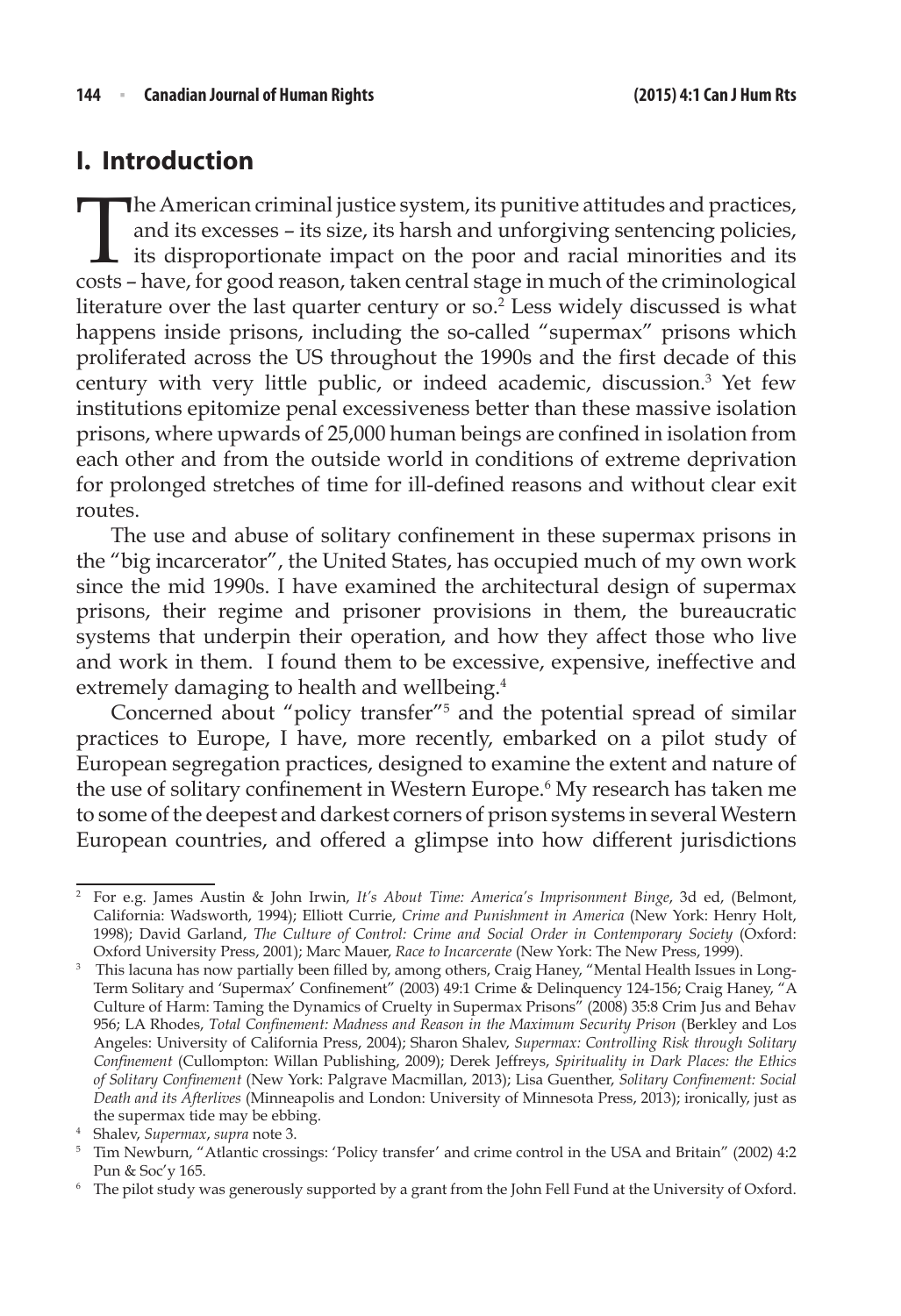view and treat prisoners classified as requiring longer term segregation from the majority of the wider prison population. My preliminary findings indicate that, though things are done on a much smaller scale and though some of the distinctly extreme ways of "doing" solitary confinement in the American supermax<sup>7</sup> does not appear to have caught up in European prisons, solitary confinement – defined here as the "physical and social isolation of individuals who are confined to their cell for 22 to 24 hours a day" – is a common prison practice in Europe, too.<sup>8</sup>

This article offers some preliminary observations on the different uses of solitary confinement in Europe, illustrated with country examples drawn from my recent field research. It begins with an overview of the human rights and legal framework for assessing prison conditions in general and solitary confinement in particular in Europe, followed by an examination of the context for and conditions in solitary confinement in a number of European jurisdictions. It concludes with some thoughts on the differences and similarities in the use of solitary confinement on both sides of the Atlantic.<sup>9</sup>

## **II. Solitary Confinement: the European Human Rights' Framework**

Any discussion of "European criminal justice systems" must first acknowledge that penal codes, cultures, attitudes, policies and practices vary greatly between European states, and can vary quite substantially even within the same jurisdiction.<sup>10</sup> Some features, however, are common. Importantly, 800 million Europeans in the 47 Council of Europe member states which have ratified the European Convention on Human Rights (ECHR) enjoy the protections of the Convention, and state institutions in these countries are bound by decisions and judgments made by the European Court of Human

<sup>7</sup> Discussed in detail in Shalev, *Supermax*, *supra* note 3.

<sup>8</sup> Special Rapporteur on Torture and other Cruel, Inhuman or Degrading Treatment or Punishment, *Interim report to the Human Rights Council on Torture and Other Cruel, Inhuman or Degrading Treatment or Punishment*, GA 65/205, 66th Sess, UN DOC A/66/268 (2011) at para 24.

<sup>9</sup> This article is based on a talk delivered at the *Ending the Isolation: Solitary Confinement Conference* held in Winnipeg, Manitoba, in March 2013.

<sup>&</sup>lt;sup>10</sup> The term "European" as used here refers to the 47 Member States of the Council of Europe. For a discussion of national differences in the administration of justice see Tapio Lappi-Seppala, "Explaining National Differences in the Use of Imprisonment" in Sonja Snacken & Els Dumortier, eds, *Resisting Punitiveness in Europe? Welfare, Human Rights and Democracy* (Abingdon: Routledge, 2012) 35. This chapter focuses exclusively on European practices, laws and case law. For discussion of the international law governing the use of solitary confinement see Sharon Shalev, *A Sourcebook on Solitary Confinement* (London: Mannheim Centre for Criminology, LSE, 2008), online: Solitary Confinement <www.solitaryconfinement. org>; Sharon Shalev, "Solitary confinement and supermax prisons: A Human Rights and Ethical Analysis" (2011) 11:2 J Forensic Psych Prac 151. See also Nigel Rodley & Matt Pollard, *The Treatment of Prisoners under International Law*, 3d ed (Oxford: Oxford University Press, 2009) (for discussion of the protection of prisoners under international law more generally).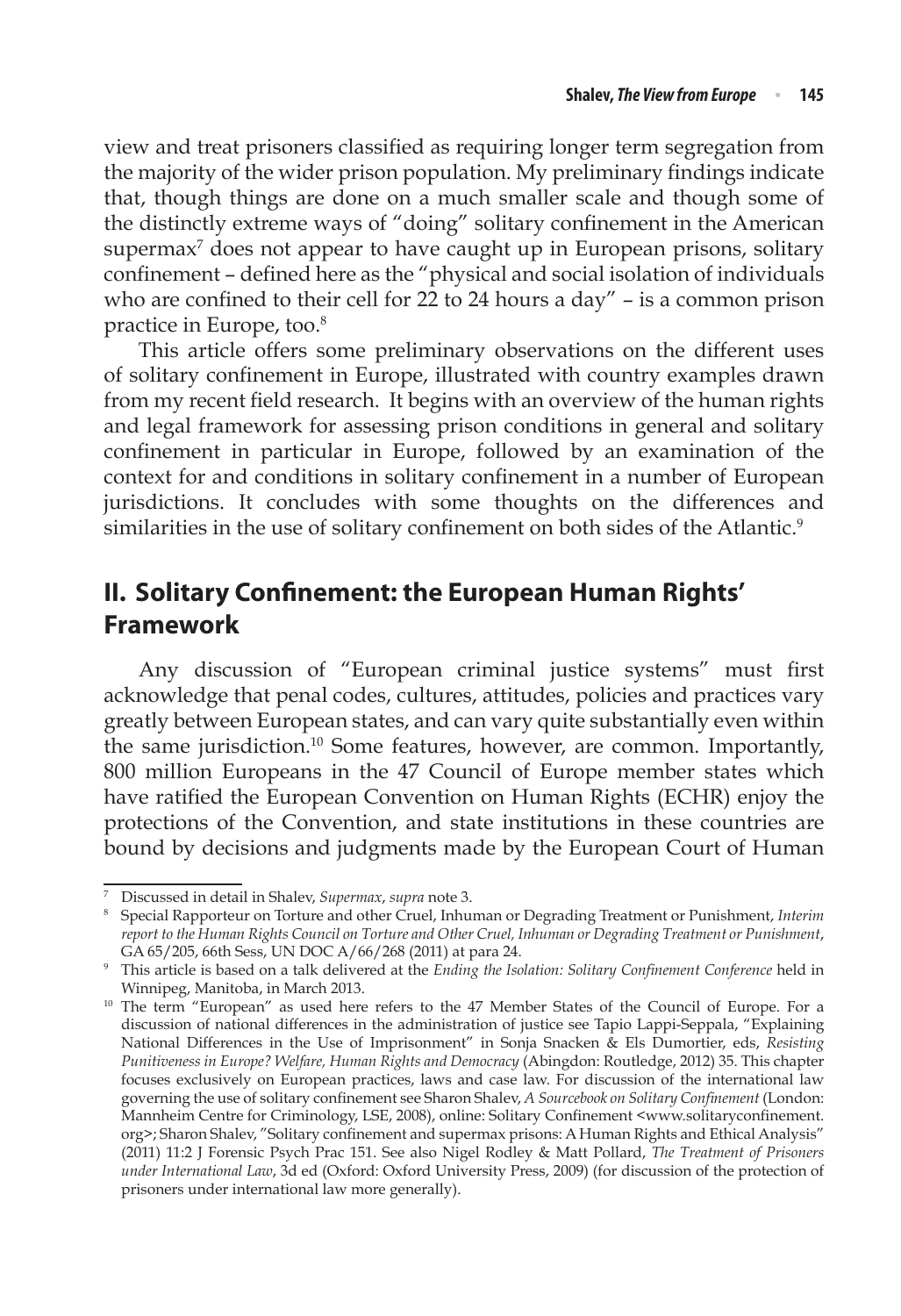Rights (ECtHR). These protections apply also to prisoners and detainees, and to all places of detention within the jurisdiction of member states.

Prison conditions, including solitary confinement, come under the scope of Article 3 of the ECHR, which states, "[n]o one shall be subjected to torture or to inhuman or degrading treatment or punishment."<sup>11</sup>

The prohibition against torture and other forms of inhuman or degrading treatment or punishment is absolute and expressed in unqualified terms, but what constitutes prohibited treatment in any given case, as stated in *Ireland v UK*, "depends on all the circumstances of the case, such as the duration of the treatment, its physical or mental effects and, in some cases, the sex, age and state of health of the victim."12

To fall under the scope of Article 3, the treatment in question must cause suffering which exceeds the unavoidable level inherent in detention.<sup>13</sup> The purpose of such treatment will also be taken into account, in particular the question of whether it was intended to humiliate or debase the victim. However, the absence of any such purpose does not necessarily mean that Article 3 has not been violated.<sup>14</sup>

Solitary confinement is, and has traditionally been, viewed under international law and by monitoring bodies as a potentially damaging practice. It is viewed as an undesirable, if at times necessary, prison tool, the use of which should be closely monitored and scrutinised. More than 40 years ago, the European Commission on Human Rights stated:15

Complete sensory isolation coupled with complete social isolation can no doubt ultimately destroy the personality; thus it constitutes a form of inhuman treatment which cannot be justified by the requirements of security, the prohibition on torture and inhuman treatment contained in Article 3 of the Convention being absolute in character.16

Over the years this position has been affirmed and reiterated by the ECtHR, adding also the potential effect of solitary confinement on social abilities: "[Solitary confinement without appropriate mental and physical stimulation is likely, in the long term, to have damaging effects, resulting in deterioration of mental faculties and social abilities."17

<sup>&</sup>lt;sup>11</sup> Convention for the Protection of Human Rights and Fundamental Freedoms, 4 September 1950, 213 UNTS 221, art 3, Eur TS 5 [ECHR]. Other Convention articles that are directly relevant but are beyond the scope of discussion here include Articles 5 (the right to liberty and security of the person), 6 (the right to a fair hearing) and 8 (the right to private and family life). For detailed discussion of procedural rights and additional protections, see Shalev, "Sourcebook," *supra* note 10.

<sup>&</sup>lt;sup>13</sup> Iorgov v Bulgaria, No 40653/98, [2004] ECHR 113, 40 EHRR 7; Onoufriou v Cyprus, No 24407/04, [2010] ECHR 23, at para 80. 14 *Peers v Greece*, No 28524/95, [2001] ECHR 296, at para 74, 33 EHRR 51.

<sup>&</sup>lt;sup>15</sup> The Commission became obsolete in 1998 with the restructuring of the European Court of Human Rights.

<sup>16</sup> *Ensslin, Baader and Raspe v Federal Republic of Germany* (1978), 14 Eur Comm'n HR DR 64, at 109 [*Ensslin*].

<sup>17</sup> *Razvyazkin v Russia*, No 13579/09, [2012] ECHR 1583, at para 104.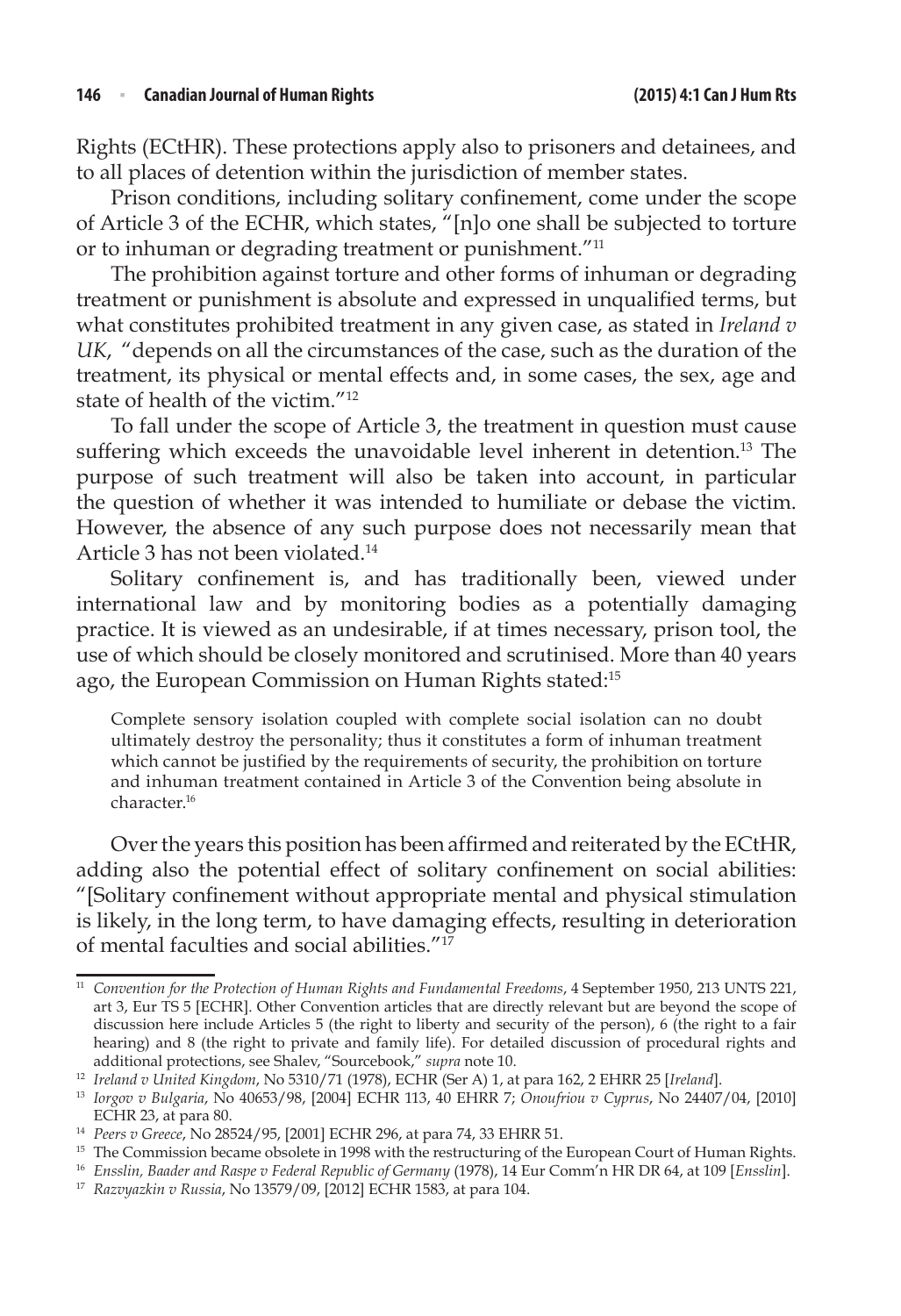Notwithstanding its potentially damaging effects, the ECtHR concludes that "[t]he prohibition of contact with other prisoners for security, disciplinary or protective reasons does not in itself amount to inhuman treatment or punishment."18 Though not a form of inhuman treatment in itself, however, under certain circumstances solitary confinement would constitute a form of prohibited treatment, and even torture.19 This would depend on "the particular conditions, the stringency of the measure, its duration, the objective pursued and its effects on the person concerned."20 These factors: conditions, regime, duration, the individual's socio-psychological make-up and the context for their placement in solitary, correspond with what the medical literature identifies as the key determining factors in how any one individual would be affected by the experience of isolation.<sup>21</sup>

The protections offered by Article 3 are further strengthened by the work of the European Committee for the Prevention of Torture and Inhuman or Degrading Treatment or Punishment (CPT), which has unlimited access to any place of detention within the jurisdiction of member states, and operates a system of visits to assess how persons deprived of their liberty are treated. Through developing a set of standards which it applies when carrying out visits to places of detention, the CPT also plays an important standard-setting role and its standards and reports are increasingly relied on by the ECtHR in assessing prison conditions in any given case.

Over the years the CPT has paid particular attention to the use of solitary confinement, and its country reports often include reference to conditions in isolation and segregation units across Europe. In 2011, the CPT focused its annual report on solitary confinement, reiterating that it is a practice that "can have an extremely damaging effect on the mental, somatic and social health of those concerned. This damaging effect can be immediate and increases the longer the measure lasts and the more indeterminate it is."<sup>22</sup>

This statement was followed by a call on states to reduce the use of solitary confinement to an absolute minimum and ensure that its use in any given case meets what the CPT has termed the "PLANN" test: it must be proportionate,

<sup>18</sup> *Öcalan v Turkey* [GC], No 46221/99, [2005] ECHR 282, at para 191, 41 EHRR 45.

<sup>&</sup>lt;sup>19</sup> The case law of the European Commission and Court on Human Rights over the years has established that the acts prohibited under Article 3 can fall into one of the following categories, depending on the gradual scale of the suffering inflicted: torture, inhuman treatment, inhuman punishment, degrading treatment, degrading punishment; though of course in practice these categories are not always easy to

distinguish.<br><sup>20</sup> Ensslin, supra note 16.

<sup>20</sup> *Ensslin*, *supra* note 16. 21 See Shalev, *Sourcebook*, *supra* note 10 and Sharon Shalev & Monica Lloyd, *Though this be method, yet there is madness in't: Commentary on A One Year Longitudinal Study of the Psychological Effects of Administrative Segregation* (2011), online: Corrections & Mental Health: An Update of the National Institute of Corrections <www.nicic.org>.

<sup>&</sup>lt;sup>22</sup> Council of Europe, 21st General Report of the European Committee for the Prevention of Torture and Inhuman or *Degrading Treatment or Punishment*, CPT/Inf (2011) 28 at 39 [CPT (2011) 28].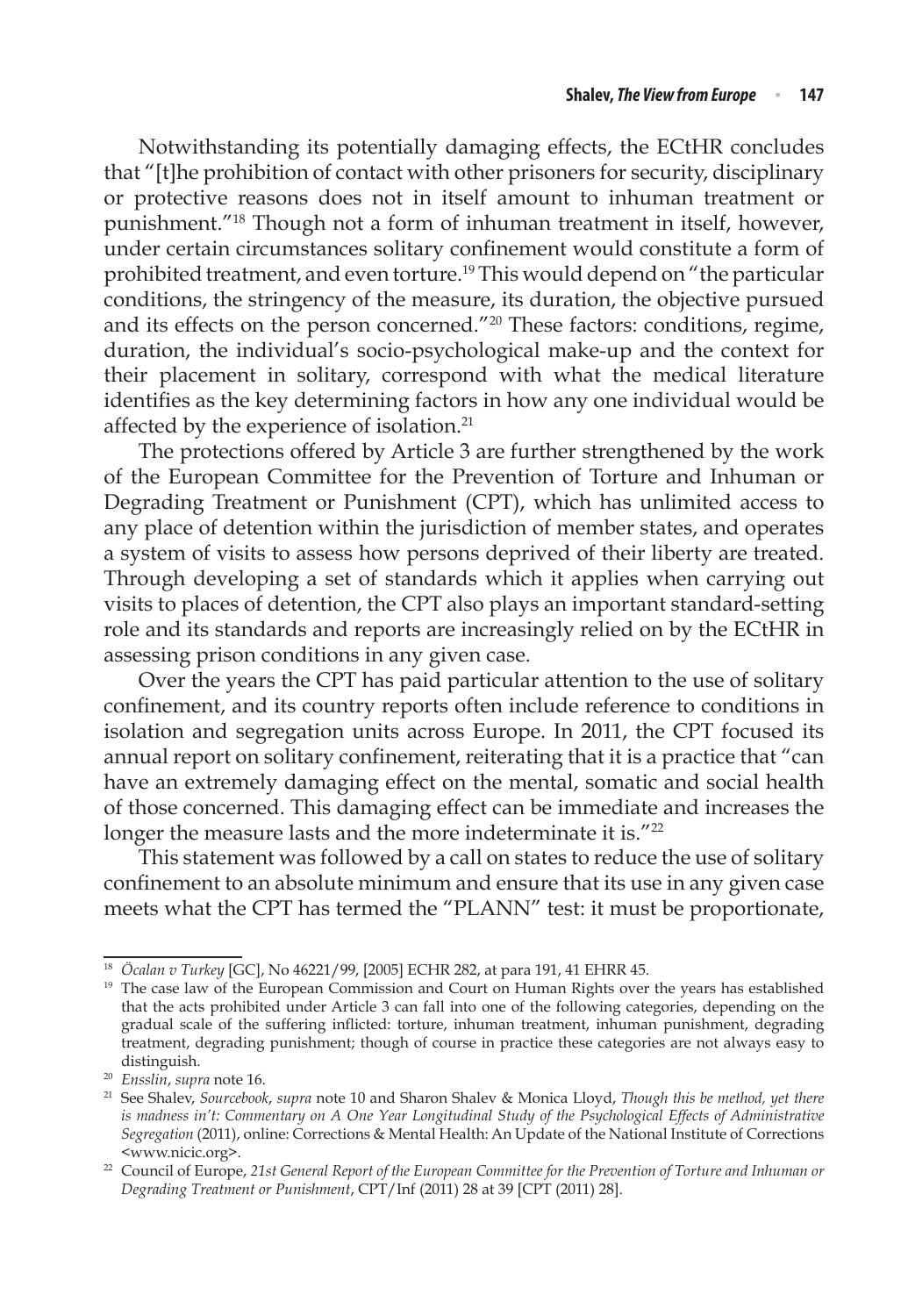lawful, accountable, necessary and non-discriminatory.<sup>23</sup>

Finally, mention should also be made of the European Prison Rules (EPR), which contains 108 Rules and affirms that prisoners retain their human rights and sets detailed standards to guide the administration of prisons, prison conditions, the provision of health care in prisons, prison discipline, and the conduct of prison management and staff. Rule 60(5) of the EPR addresses solitary confinement specifically and stipulates that "solitary confinement shall be imposed as a punishment only in exceptional cases and for a specified period of time, which shall be as short as possible."24

As well as these regional legal instruments, prison conditions and practices in all European jurisdictions must adhere to international and regional human rights law. Within those broad common parameters, however, significant variations exist between different jurisdictions in the way that prison systems in general, and solitary confinement in particular, operates. Some of these are examined below.

## **III. Context, Conditions, Regime: Assessing the Use of Solitary Confinement in Europe**

I order the following measures for Gabriele Krocher and Christian Moller:

1. The accused must in no event be allowed to have any direct or indirect contacts with each other. 2. The same applies to contacts with the outside world. 3. No visit shall be permitted without my written consent. 4. The authorised representative of the accused may not visit them without the written permission of the undersigned judge. Visits shall be made, without surveillance, via the special security room so that no object may be handed over. 5. No newspapers, radio or television. 6. Books may be read, but they must be destroyed afterwards. 7. Medical examinations whenever necessary, but as a rule twice a week. The accused must be regularly weighed. 8. An inventory must be made of each cell. 9. No dangerous object may be brought into the cells. 10. The cells adjoining those of the two prisoners must be evacuated. 11. The cells of the two prisoners, as well as their clothing, must be inspected daily. 12. Both prisoners must wear prisoners' clothing. 13. Mail concerning the two prisoners must be forwarded to me via the cantonal police command. 14. The two prisoners may not have any tobacco, matches or lighter on them. 15. The two prisoners may spend twenty minutes a day in a ventilated room, under constant surveillance. They may smoke during that time.<sup>25</sup>

<sup>&</sup>lt;sup>23</sup> *Ibid* at 40-41.<br><sup>24</sup> Council of Europe, *Appendix to Recommendation Rec(2006)2 of the Committee of Ministers to member states on the European Prison Rules*, (1987) at r 60(5) [*EPR*]. The 1987 *EPR* [Rec(87)3] were revised and replaced by the 2006 recommendation. Though not legally binding, the *EPR* does set out minimum standards for prison conditions. 25 *Kröcher and Möller v Switzerland* (1981), 26 Eur Comm'n HR DR 40, at para 3 [*Krocher*].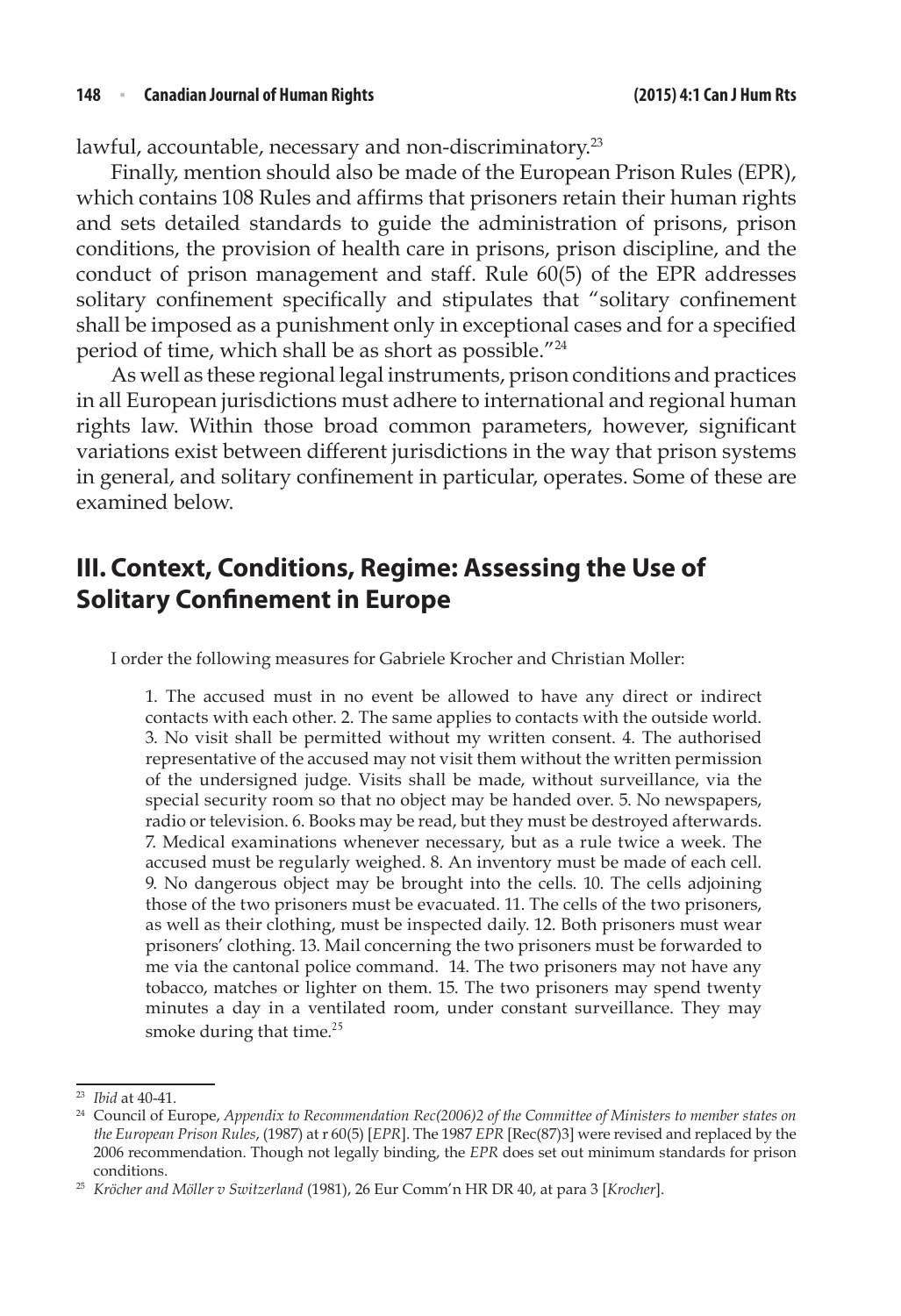On December 20th, 1977, two young German nationals, Gabriele Krocher-Tiedemann and Christian Moller, were arrested while trying to cross the German border into Switzerland following an exchange of gunfire during which two border officers were injured. They were found to be in possession of weapons, forged identification documents, and a large amount of money which was traced back to a ransom paid a month earlier for the release of the kidnapped Austrian millionaire Walter Palmer by the Movement 2 June (M2J) group, of which Gabriele Krocher was a member. The Swiss Investigative Judge who ordered their remand in custody in Berne prison made it clear that he had no intention of risking any incident involving their escape, rescue, or any harm being caused by them – to themselves or to others – during their confinement.

Not only were the cells adjoining Krocher and Moller's cells evacuated as ordered, the entire floor, and the cells above and below them were evacuated. They were both placed under continuous CCTV surveillance. The windows in their cells were locked and blacked-out, and ventilation was provided by a fan. A 60-watt lamp was kept on continuously. Cell furniture was fixed to the floor and walls. As well as not having access to TV, radio and newspapers, their watches and diaries were taken away from them. They were, in other words, "kept in conditions of solitary confinement in the full sense of the word."26 With slight modification, the two continued to be held on remand under these conditions for eight months, until their sentencing.

The conditions of detention endured by Gabriele Krocher and Christian Moller are an extreme example of strict and prolonged solitary confinement – at least in European terms. But various forms of strict segregation of prisoners and detainees can nonetheless still be found in most European jurisdictions, albeit rarely with such attention to the fine detail of isolation. In what follows, I provide an overview of the context, conditions and regime in solitary confinement or segregation units in European prisons, illustrated by examples drawn from my field research, ECHR case law, and CPT country reports.

### **A. Context for Placement in Solitary Confinement**

In Europe, as in most countries around the world, solitary confinement is used throughout the various stages of the criminal justice process. It is also increasingly used in many countries – in Europe and across the Atlantic – to house immigration detainees awaiting deportation. Broadly speaking, the official reasons for isolating a prisoner or a detainee fall under one of the following categories: prevention, protection, punishment and prison administration, or what I have described elsewhere as a technique for

<sup>26</sup> *Ibid* at para 4.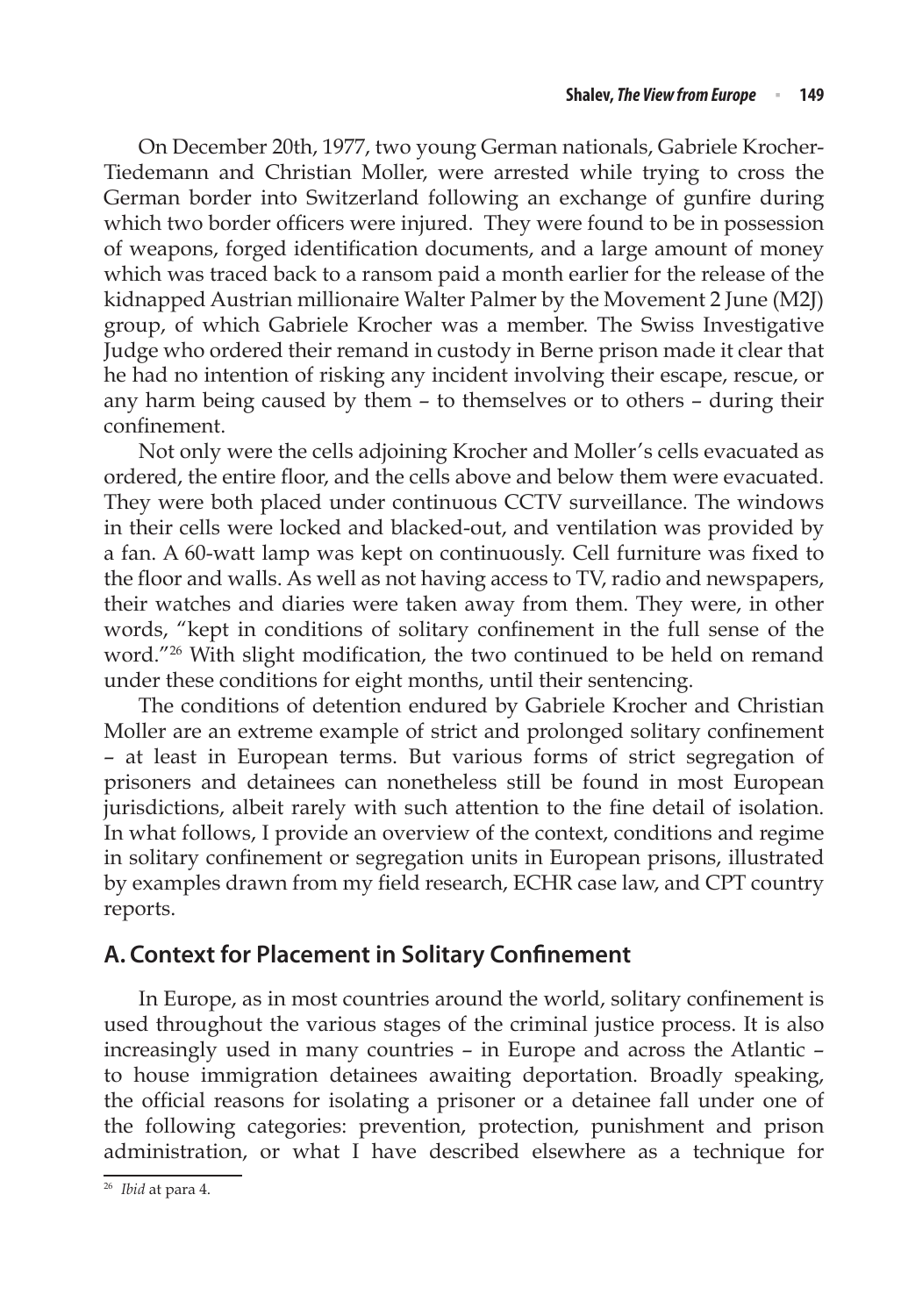controlling risk, exemplified by the typical American supermax.<sup>27</sup>

To my mind, a distinction between different types of solitary confinement is somewhat artificial, and tends to mask the fact that whatever the context, all forms of solitary confinement will inevitably involve the individual spending upwards of 22 hours a day, every day, locked up alone. Moreover, in many of the prisons that I have visited over the years, cells used to accommodate isolated prisoners – of whichever status – were exactly the same and often used interchangeably.

Still, as each of these forms does have different official justifications and purposes and its use is governed by different internal rules and regulations, and as this typology is widely used and understood internationally, the discussion below follows it. The different forms of solitary confinement are illuminated by practices that are peculiar to – or at least more prevalent in – some countries more than they are in others.

### *i. Pre-trial Solitary Confinement*

Oslo prison was built in 1851, making it the oldest prison in operation in Norway. With a capacity of 392 cells, it is also the largest. As I stepped in to the high-ceilinged, stain-windowed, church-like building, I was struck by a strong, sweet smell, wafting around... I asked my host what that was and he answered that it is 'waffle Friday', a long-time tradition at the prison. When I asked if this tradition extended to the isolation wing for detainees held on remand, he looked at me with surprise and said, "Of course. All our clients get waffles on Friday, the only difference is that the isolation wing will get served the waffles inside their cell."<sup>28</sup>

Suspects held on remand may be held in isolation from each other and from the rest of the detainee population for their own protection or to prevent collusion between suspects and the intimidation of witnesses. This is common practice for short durations in most jurisdictions, but in some jurisdictions pre-trial detainees can also be isolated for prolonged periods – anything from several weeks to months. This practice is particularly prevalent in the Nordic countries, more usually praised for their humane policies and practices.<sup>29</sup>

Throughout Scandinavia pre-trial detainees are routinely placed in prolonged court ordered isolation – for weeks, months and in some cases longer than a year – with restricted access to visits, telephone privileges, correspondence and newspapers – or a variety of such restrictions. Norway

<sup>27</sup> Shalev, *Supermax*, *supra* note 3.

<sup>&</sup>lt;sup>28</sup> Personal notes of Sharon Shalev from visits to Oslo Prison, Norway (August 2012).

<sup>&</sup>lt;sup>29</sup> For an excellent collection of essays on penal practices in the Nordic countries and what has been termed the "Scandinavian exceptionalism" see Thomas Ugelvik & Jane Dullum, eds, *Penal Exceptionalism? Nordic Prison Policy and Practice* (London and New York: Routledge, 2012), and in particular, Peter Scharff-Smith, "A Critical Look at Scandinavian Exceptionalism: Welfare State Theories, Penal Populism and Prison Conditions in Denmark and Scandinavia" in Thomas Ugelvik & Jane Dullum, eds, *Penal Exceptionalism? Nordic Prison Policy and Practice* (London and New York: Routledge, 2012) 38.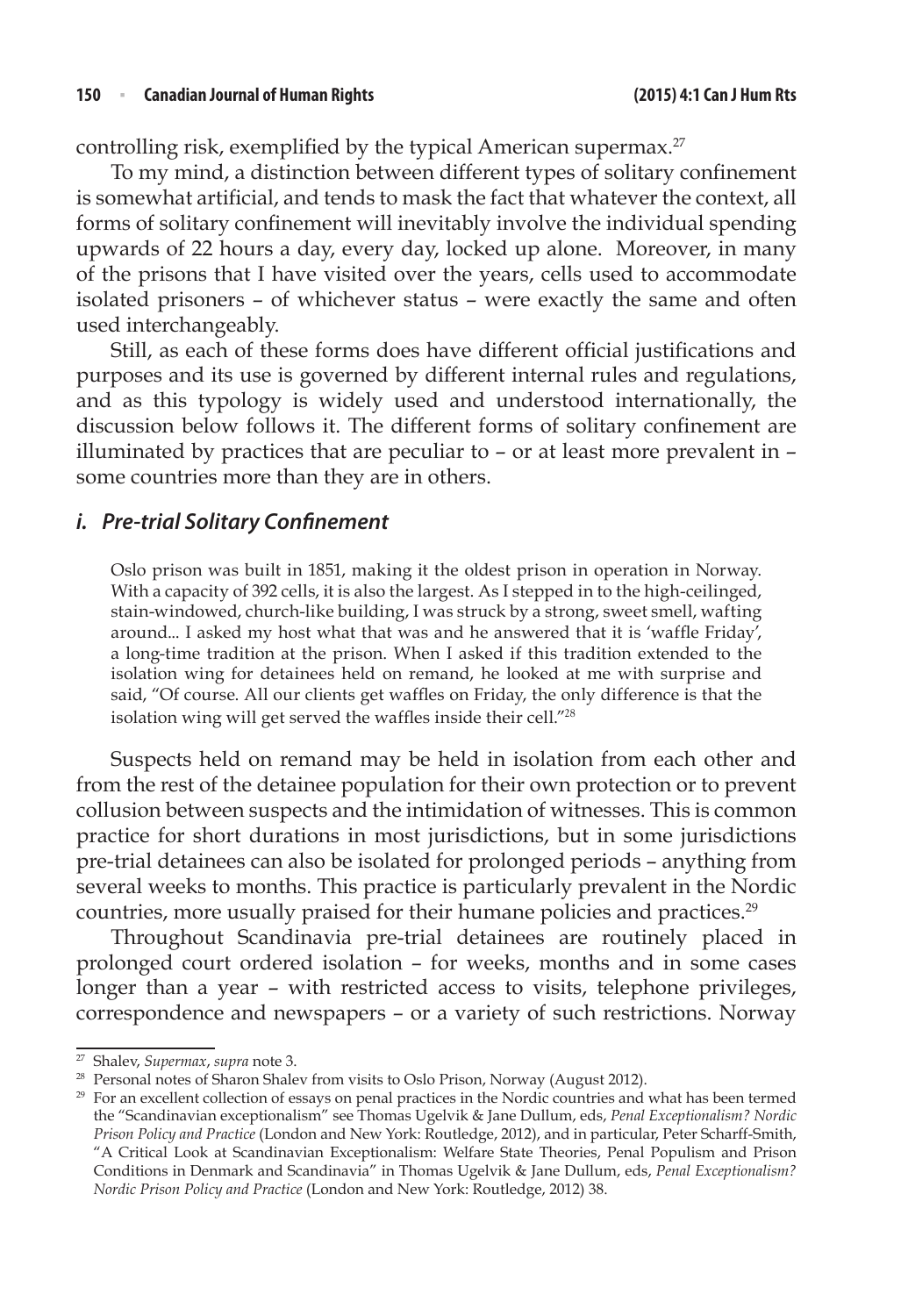is a good example. Norway has one of the lowest incarceration rates in the world: in 2013, it ranked number 176, with a rate of 72 prisoners per 100,000 of the general population. Absolute numbers are correspondingly small: as of September 2013, the Norwegian department of corrections held some 3,649 people in its custody. Recidivism rates were low at 20% after two years.30 This relatively positive outlook of Norwegian imprisonment takes a slight turn, however, when it comes to pre-trial detention in isolation. In 2012 almost 30% of those held in custody in Norway were pre-trial detainees, and (as of July 2011) over 12% of remand detainees were subjected to complete solitary confinement, meaning no newspapers, TV, correspondence and, importantly, no family visits. This form of confinement has to be approved by a judge in intervals of two weeks, and can last several months.<sup>31</sup>

In Sweden, also in 2012, as many as 47% of a total remand population of 4807 detainees were subjected to isolation and various other court ordered restrictions, some for periods lasting from 6 to 18 months.<sup>32</sup> These included juveniles, some as young as 15.33 Indeed, the scale of this practice in the Nordic countries is such, that some observers describe the use of pre-trial isolation as a "uniquely Scandinavian phenomenon".34

This practice of isolating remanded detainees has drawn much international criticism over the years. The infliction of solitary confinement on people who must be assumed to be innocent until and unless proven guilty is problematic and, furthermore, the uncertain and indeterminate nature of pre-trial detention has been shown to worsen the adverse health effects of solitary confinement potentially also affecting detainees' ability to defend themselves in court as well.<sup>35</sup> Isolating pre-trial detainees may also pressurise them to collaborate with the investigating authority and provide information and even a confession. In this regard, the "Istanbul Statement on the Use and Effects of Solitary Confinement" plainly states that "when isolation regimes are intentionally used to apply psychological pressure on prisoners, such practices become coercive and should be absolutely prohibited."36 More

<sup>30</sup> Norwegian Directorate of Correctional Services, 2013 *Annual Report* (Norway, Pelsyo, 2013), online: <www.nsd.uib.no/polsys/data/en/forvaltning/enhet/57155/hierarki>.

<sup>31</sup> National Institute for Human Rights, *National Institution Thematic Report on the Use of Solitary Confinement in Prison: Norwegian Law and Practice in a Human Rights Perceptive* (Oslo: Norwegian Centre for Human Rights, University of Oslo, 2005) at 47-51.

<sup>32</sup> Swedish Prison and Probation Service, *Detainees with Restrictions* (2012), online: <www.kvv.se/sv/ Publikationer/>.

<sup>33</sup> Council of Europe, *Report to the Swedish Government on the visit to Sweden carried out by the European Committee for the Prevention of Torture and Inhuman or Degrading Treatment or Punishment*, CPT/Inf (2009) 34 at para 37 [*CPT (2009)*].

<sup>34</sup> Malcolm Evans & Rodney Morgan, *Preventing Torture: A Study of the European Convention for the Prevention of Torture and Inhuman and Degrading Treatment or Punishment* (New York: Oxford University Press, 1998) at 247.

<sup>35</sup> Shalev, *Sourcebook*, *supra* note 10.

<sup>36</sup> "Istanbul Statement on the Use and Effects of Solitary Confinement" (Statement delivered and adopted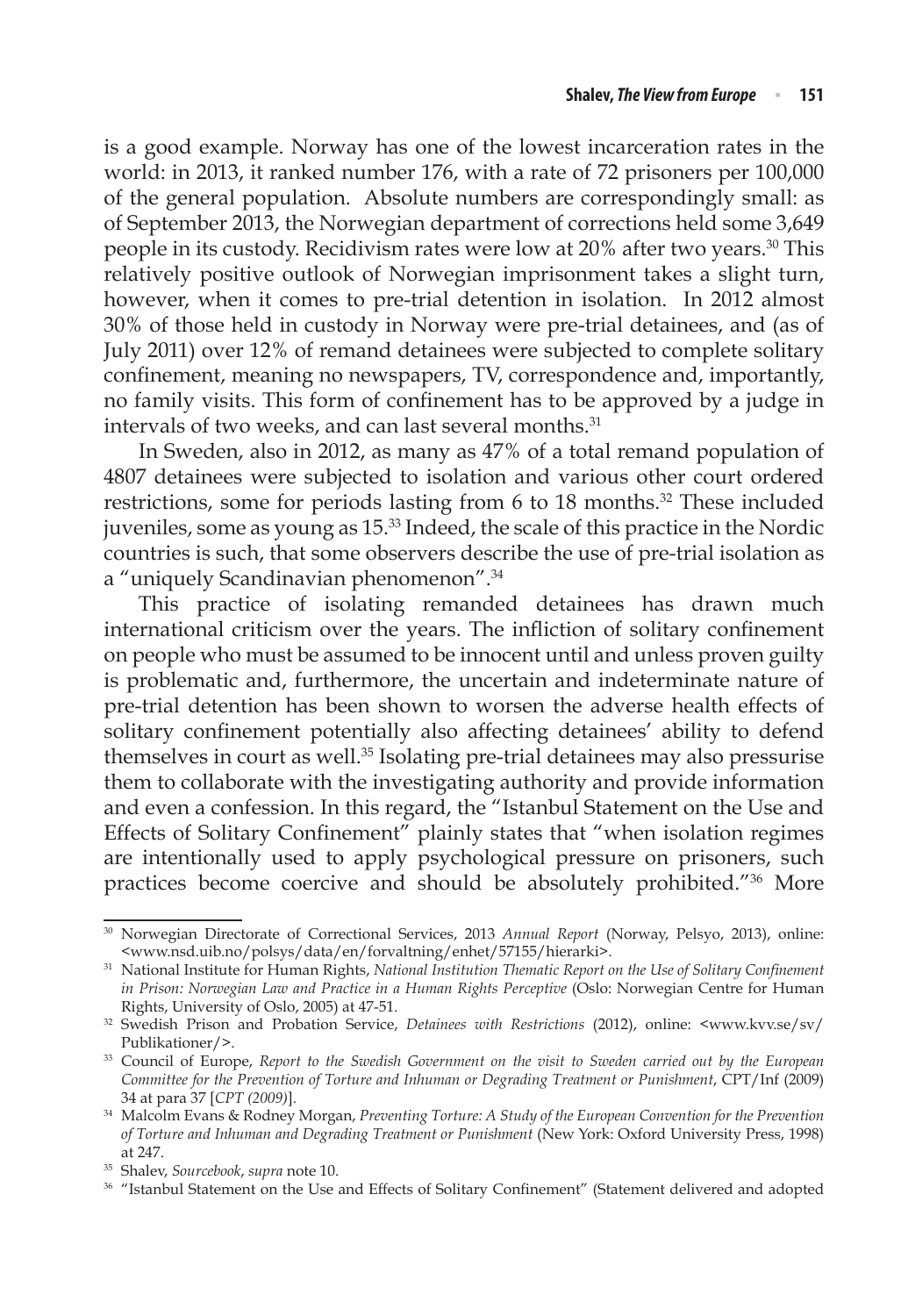generally, the UN Human Rights Committee has routinely called for the practice to be abolished and the CPT has reiterated, repeatedly, that solitary confinement should only be used with pre-trial detainees in exceptional cases, and be strictly limited to the requirements of the case and proportional to the needs of the investigation.

The adverse effects of solitary confinement are also recognised in some national laws. Norway's *Regulations to the Execution of Sentences Act* states, "[p]ersons remanded in custody and other persons who are excluded from company shall be given priority as regards taking part in activities and associating with the staff in order to reduce the detrimental effects of isolation."37

The European Court of Human Rights has been called upon to assess the practice of pre-trial isolation in several cases, including *Rohde v Denmark* in 2005, where the Court was asked to consider whether the detention in solitary confinement of a detainee held on remand for a lengthy period (11 months and 14 days) gave rise to Article 3 concerns. The Court found that, in the case before it, it did not:

The applicant was detained in a cell of about eight square metres, which contained a television. He also had access to newspapers. He was totally excluded from association with other inmates, but during the day had regular contact with prison staff. In addition, every week the prison teacher gave him lessons in English and French, he visited the prison chaplain and received a visit from his lawyer. He had contact 12 times with a welfare worker; and was attended to 32 times by a physiotherapist, 27 times by a doctor and 43 times by a nurse. Visits from the applicant's family and friends were allowed under supervision. The applicant's mother visited the applicant for about an hour every week. In the beginning friends came with her, up to five at a time, but the police eventually limited the visits to two at a time. The applicant's father and a cousin also visited him every two weeks. $^{38}$ 

In those circumstances, the Court found that the period of solitary confinement in itself, lasting less than a year, did not amount to treatment contrary to Article 3 of the Convention.

It should be noted, however, that the Chamber was split three-four in this case. In their joint opinion, the three dissenting judges noted that a distinction must be made between social isolation which is imposed post-conviction, and one which is imposed pre-trial as was the case here, and which must only be used when it is deemed absolutely necessary. They considered that the Court that approved the measure and its periodic continuation only gave general

by symposium participants at the International Psychological Trauma Symposium in Istanbul, Turkey, 9 December 2007), online: Solitary Confinement, The Istanbul Statement <www.solitaryconfinement.org/ istanbul>.

<sup>37</sup> Norway, Ministry of Justice and the Police, *Regulations to the Execution of Sentences Act* 22 February 2002 pursuant to *Act of 18 May 2001* (No 21, the *Execution of Sentences Act* s 5), ch 1, ss 1-2.

<sup>38</sup> *Rohde v Denmark*, No 69332/01, [2005] ECHR 526, at paras 97-98, 43 EHRR 17.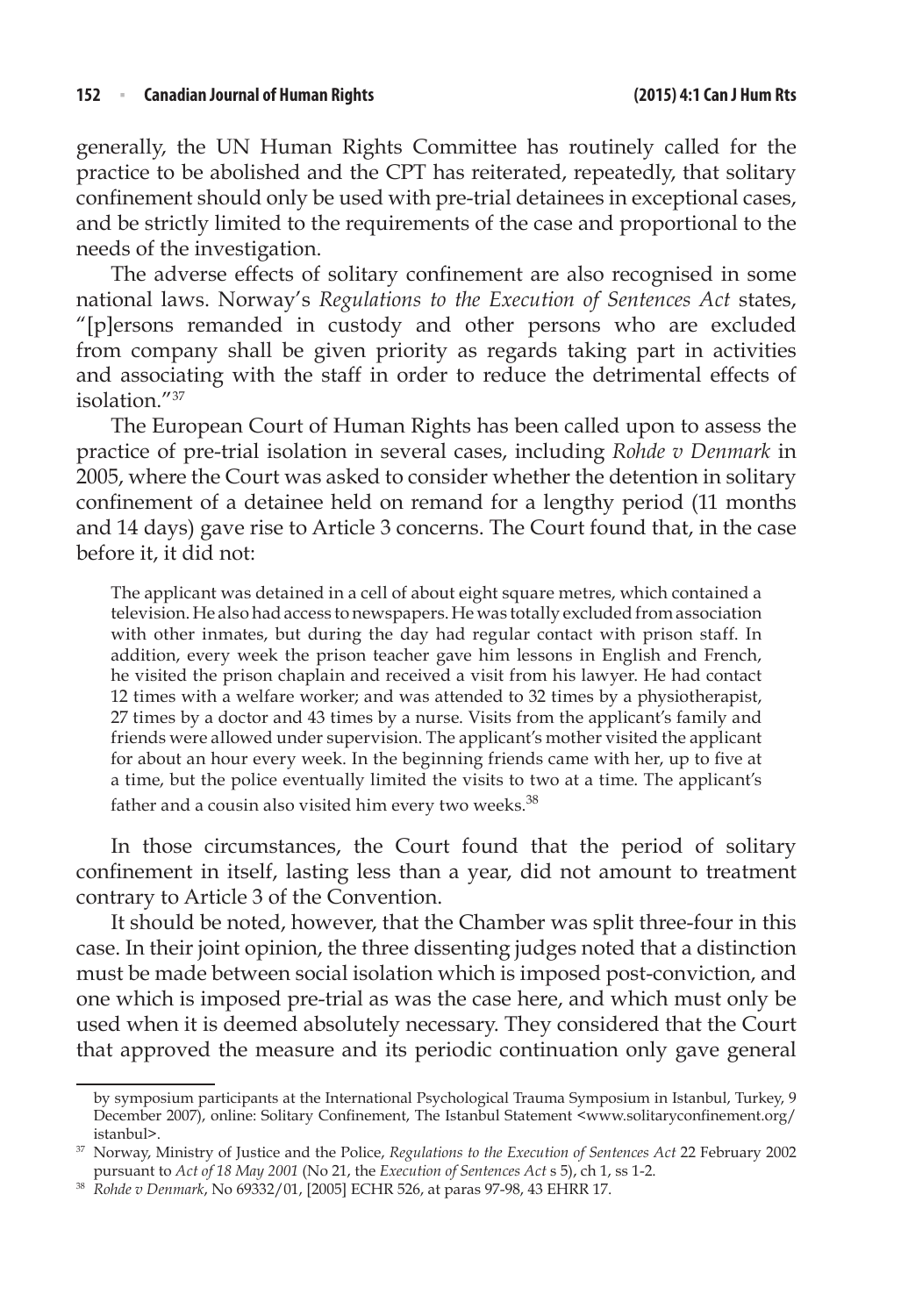reasons for their decisions and did not elaborate on whether less radical measures had been considered. Importantly, the dissenting judges also noted that the measure of solitary confinement was lifted as soon as the detainee admitted before the Court his involvement in the crime for which he was charged. In other words, they hinted at undue pressure to confess as a result of the conditions of confinement to which Peter Rhode was subjected.

Despite concerns about the health and wellbeing of isolated individuals and despite repeated criticisms, at the time of writing this "uniquely Scandinavian phenomenon" continues to pose a challenge to detainees and monitoring bodies as courts in the Nordic countries continue to order the isolation of remanded detainees.

#### *ii. Protective Solitary Confinement*

If I remove them from protection and put them back on the wing, they will be dead – or badly hurt – within a matter of hours. They are dead men walking.<sup>39</sup>

A more common form of solitary confinement is its use for the prisoner's own protection: from themselves when there is concern that they may selfharm, or from harm by others – for example in the case of former prison or police officers, police informants, prisoners with debts, physically vulnerable prisoners and so on. Prisoners can be kept in such protective isolation at their own request, or at the behest of the prison's administration, and its duration can be open-ended.

In some jurisdictions the use of protective isolation is very widespread. Ireland is a good case at hand. The Irish Prison Service has some 4,230 prisoners and detainees in its custody, incarcerated in one of the 14 institutions run by the Department of Justice and Equality. With an incarceration rate of 92 people per 100,000 of the general population, Ireland ranks at 157 in the world table of incarceration rates, sitting between Madagascar and the Republic of South Korea.40 Recidivism rates are high, with 62.3% of released prisoners returning to prison within three years.<sup>41</sup>

Prison Rule 63 (Protection of vulnerable prisoners) states:

(1) A prisoner may, either at his or her own request or when the Governor considers it necessary, in so far as is practicable and subject to the maintenance of good order and safe and secure custody, be kept separate from other prisoners who are reasonably likely to cause significant harm to him or her.<sup>42</sup>

<sup>&</sup>lt;sup>39</sup> Interview of Senior Officer in Dublin, Ireland by Sharon Shalev (July 2013).

<sup>40</sup> International Centre for Prison Studies, *World Prison Brief* (2013), online: <www.prisonstudies.org/info/ worldbrief/>.

<sup>41</sup> Irish Prison Service, *Statistics 2013* (2013), online: <www.irishprisons.ie/index.php/statistics/yearlyfigures>. This number includes both those returned to prison for violating the terms of their parole and those returned with new sentences. 42 *Prison Rules 2007 (Republic of Ireland)* SI 2007/252, online: Irish Statute Book <www.irishstatutebook.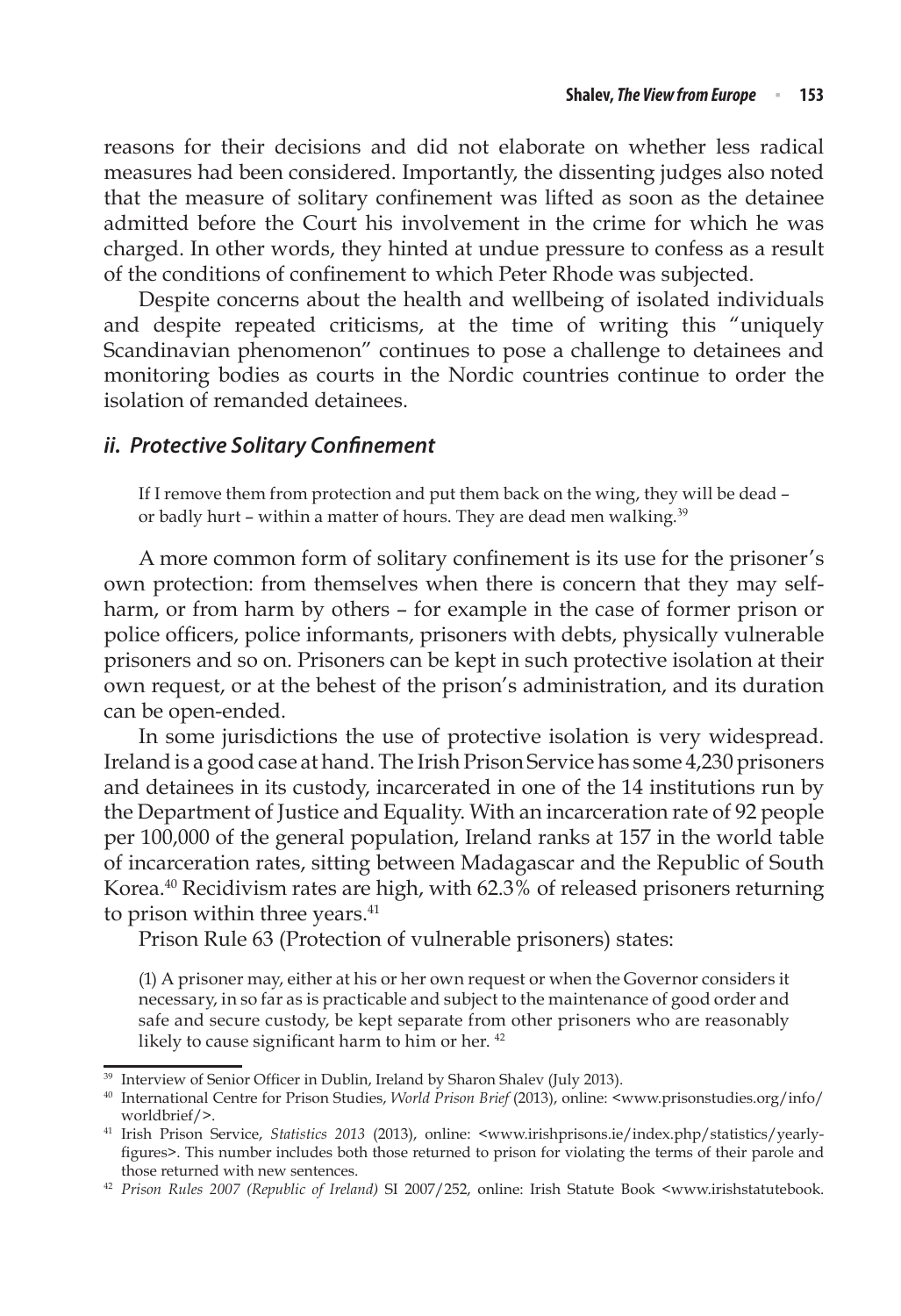In July 2013, some 622 prisoners were held "on protection" under this rule across the Irish prison estate. Of these, 198 were confined to their cell for 22 to 24 hours a day.<sup>43</sup> According to the NGO Irish Penal Reform Trust, as of May 2013, 358 prisoners were held on protection for longer than six months. These numbers would indicate, as the CPT noted in its 2011 report on a visit to Ireland, that "23-hour lock-up should only be considered as a temporary respite, whereas in the Irish prison system it has developed into a general measure."44

The overuse of protection regimes in its prisons - up to 20% of the prison population - is acknowledged by the Irish Prison Service. In its 2013-2015 Strategic Plan, the Service committed itself to develop a strategy for better managing the use of protection regimes and reducing the overall number of prisoners in protective regimes by 30%.45

States have an obligation to provide a safe environment for those confined in prison but should attempt to fulfil this obligation whilst allowing as much social interaction as possible among prisoners: "resort should be had to solitary confinement for protection purposes only when there is absolutely no other way of ensuring the safety of the prisoner concerned" and then for the shortest time necessary.<sup>46</sup> Further, "special efforts should be made to identify other prisoners with whom the prisoner concerned could safely associate and situations where it would be possible to bring the person out of the cell"<sup>47</sup> and, finally, "additional measures should be taken to provide them with appropriate conditions and treatment, access to activities, educational courses and sport."48

Recognising that protective solitary confinement may at times be a convenient, but not truly necessary, measure, the European court has made it clear that the decision to isolate a prisoner for their own protection for any period longer than a few days will be subjected to particularly close scrutiny. In a recent case concerning the placement of a homosexual prisoner in solitary confinement for eight months for his own protection, the Court stated that even if such safety measures were necessary, they were not sufficient in themselves to justify the applicant's total exclusion from shared areas of the prison. This treatment caused the applicant mental and physical suffering which exceeded the unavoidable level inherent in confinement, and thus violated Article 3 of

ie/2007/en/si/0252.html>.

<sup>&</sup>lt;sup>43</sup> Written Answer to Parliamentary Question 534, 20 July 2013, Republic of Ireland.

<sup>44</sup> Council of Europe, *Report to the Irish Government on the visit to Ireland carried out by the European Committee for the Prevention of Torture and Inhuman or Degrading Treatment or Punishment*, CPT/Inf (2011) 3 at 34 [CPT *(2011) 3*].

<sup>45</sup> Irish Prison Service, *Three Year Strategic Plan 2012-2015* (Longford: Ireland, 2012) at 48.

<sup>46</sup> *CPT (2011) 28*, *supra* note 22 at 44.

<sup>47</sup> *Ibid* at 48.

<sup>48</sup> *CPT (2011) 3*, *supra* note 44 at 35.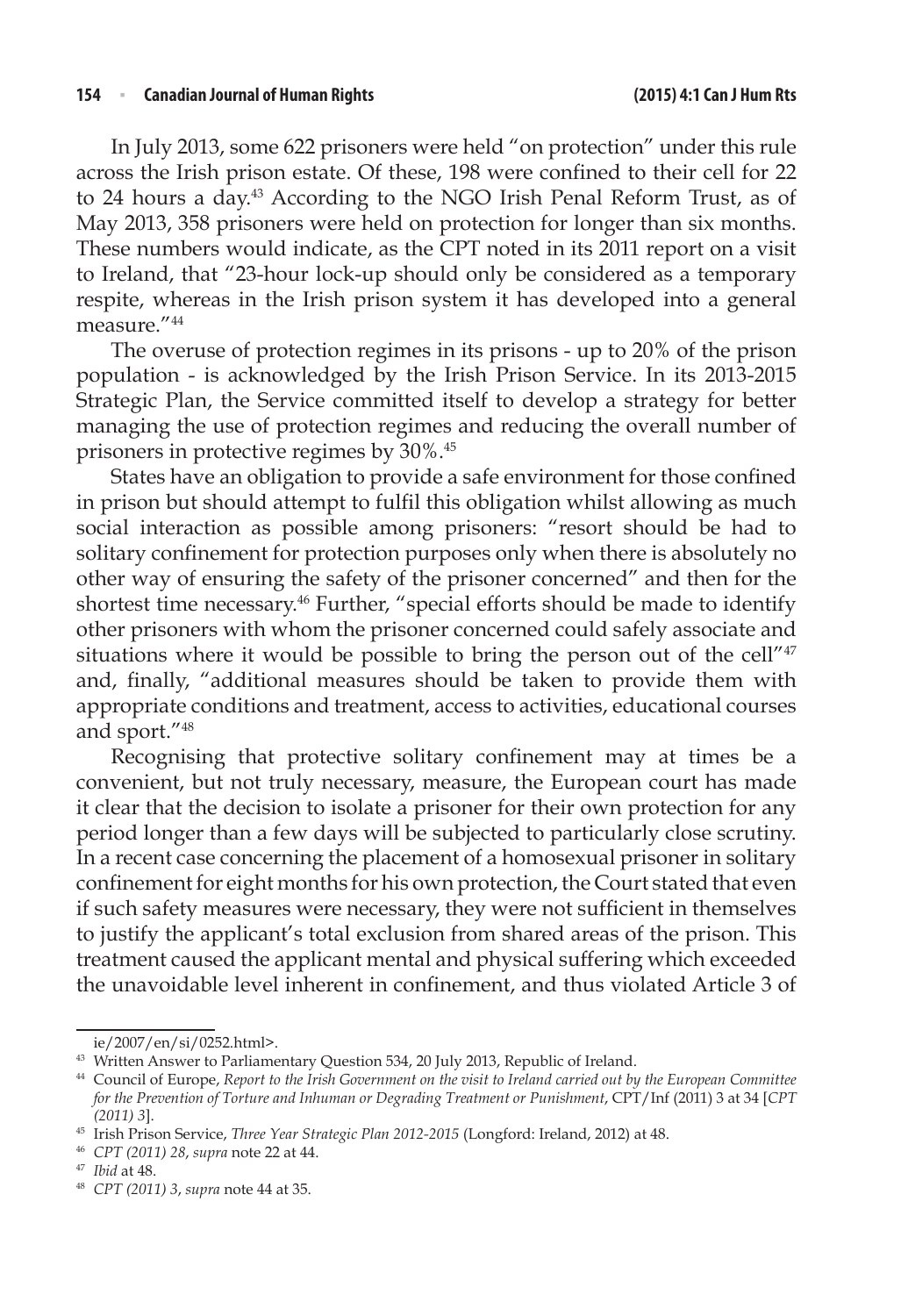#### the ECHR.49

### *iii. Solitary Confinement as Punishment / Prison Discipline*

This is perhaps the most familiar form of solitary confinement: a prisoner commits an offence within the prison, is charged with a disciplinary offence and "awarded" time in segregation. Most prisons will have a special wing or section dedicated to punitive segregation, though some will simply have a number of cells set aside for this purpose, and a small number of prisons will have no provision for punishing prisoners in this way. The physical conditions and regime provisions, as discussed in the following section, can also vary greatly between prisons and different jurisdictions.

In most European states, solitary confinement would be imposed as punishment for a limited and pre-defined time and be subject to some due process protections, including the obligation to hold a formal hearing, to provide the prisoner information on the length of the punishment and the right to appeal the decision.<sup>50</sup> These rights are not always realised, though the CPT has done much to ensure that minimum standards and requirements are met in the imposition of punishments, including solitary confinement, and the ECHR will also look carefully at the decision making process in this matter.

Within this general framework, there are significant variations within Europe in the maximum permissible duration for its imposition as punishment. In Norway, the 2001 *Execution of Sentences Act* prohibited the use of solitary confinement as a punishment or a disciplinary sanction altogether.<sup>51</sup> Elsewhere, the maximum permissible duration varies from 8 days in Belgium, to 14 days in Finland, 28 days in Poland and in England and Wales, 45 days in France and Estonia and to as long as 60 days in Ireland. It is common practice in some jurisdictions to hold prisoners in punitive segregation cells for the maximum duration allowed by law, release them for one day and then place them in isolation again. This can go on for months and even years. The CPT noted this, stating:

Standards have evolved considerably in the last 25 years; the trend in many member States of the Council of Europe is towards lowering the maximum possible period of solitary confinement as a punishment. The CPT considers that the maximum period should be no higher than 14 days for a given offence, and preferably lower. Further, there should be a prohibition of sequential disciplinary sentences resulting in an uninterrupted period of solitary confinement in excess of the maximum period.<sup>52</sup>

The UN Special Rapporteur on Torture similarly called for the absolute

<sup>49</sup> *X v Turkey*, No 24626/09, [2012] ECHR, at para 58.

<sup>50</sup> For further discussion and case law see Shalev, *Sourcebook*, *supra* note 10 at 28-34.

<sup>&</sup>lt;sup>51</sup> Though critics note that the highly discretionary nature of the Act means that in practice solitary confinement is used as punishment (see National Institute for Human Rights *supra* note 31 at 34).

<sup>52</sup> *CPT (2011) 28*, *supra* note 22 at 43.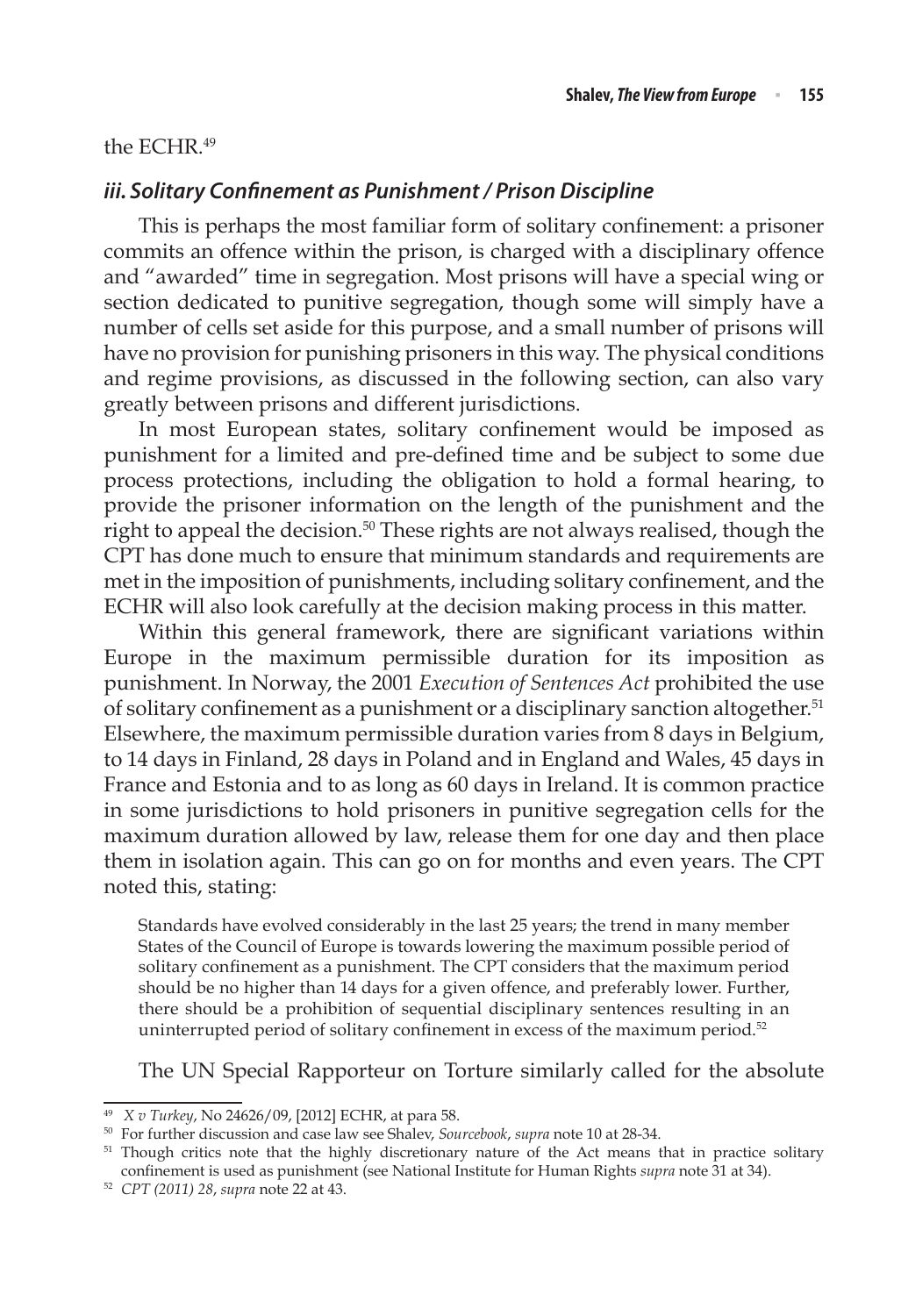prohibition of prolonged solitary confinement, which he defined as a period in excess of 15 days.<sup>53</sup>

### *iv. Administrative Segregation / Small Units for High Risk Prisoners*

The unit currently holds three fools (mentally ill prisoners) and four dangerous fools, desperados.<sup>54</sup>

Several European states now operate small units for the management of prisoners who are thought to be very high risk because of the nature of their crime; their dangerousness; past escapes or attempts to escape from prison; or their behaviour in prison. Though the conditions of confinement in these units and the basic regime of solitary confinement in them are not greatly dissimilar to those one would find in a US supermax prison, the scale of these units is nothing like the typical American supermax.<sup>55</sup> Furthermore, as some of the examples examined below demonstrate, within the general framework of solitary confinement regimes, the depth and weight of confinement in these units differ from one European jurisdiction to another and they differ substantially from the typical American supermax.

The Belgian Department of Prison Administration forms part of the Ministry of Justice, a federal ministry. With 12,126 people held in custody, prisons are grossly overcrowded, operating at 125% capacity. Almost a third of these are pre-trial and remand detainees, and as many as 44% are foreign nationals. Indeed the problem of prison overcrowding is so severe, that the Belgian government has had to resort to leasing a prison (Tilburg) from its neighbour, the Netherlands. 56

The high security unit in Bruges prison – the AIBV (Afdeling Individuele Bijzondere Veiligheid or the Department of Individual Special Security) – is one of two such units, the other one being in Liege. The unit, which became operational in 2008, is located on a separate wing of Bruges prison, with separate gates, CCTV and security systems. It contains two visiting rooms (one of which is used for medical consultations) and 10 cells, used to accommodate prisoners in a regime of strict solitary confinement. Each cell has double doors: a grill door and a thick metal door which, when closed, completely blocks out sound and sight.

Prisoners are meant to be assigned to the unit because of their violent and aggressive behaviour in prison – troublemakers, often those who have assaulted staff, and especially those who took staff hostage. However, contrary

<sup>53</sup> UN Special Rapporteur, *supra* note 8.

<sup>&</sup>lt;sup>54</sup> Interview with Senior Manager of a prison in Bruges, Belgium by Sharon Shalev (December 2012).

<sup>&</sup>lt;sup>55</sup> Typically no more than a dozen cells each, compared to anything from 200 to over a thousand in a US supermax prison. 56 *World Prison Brief*, *supra* note 40.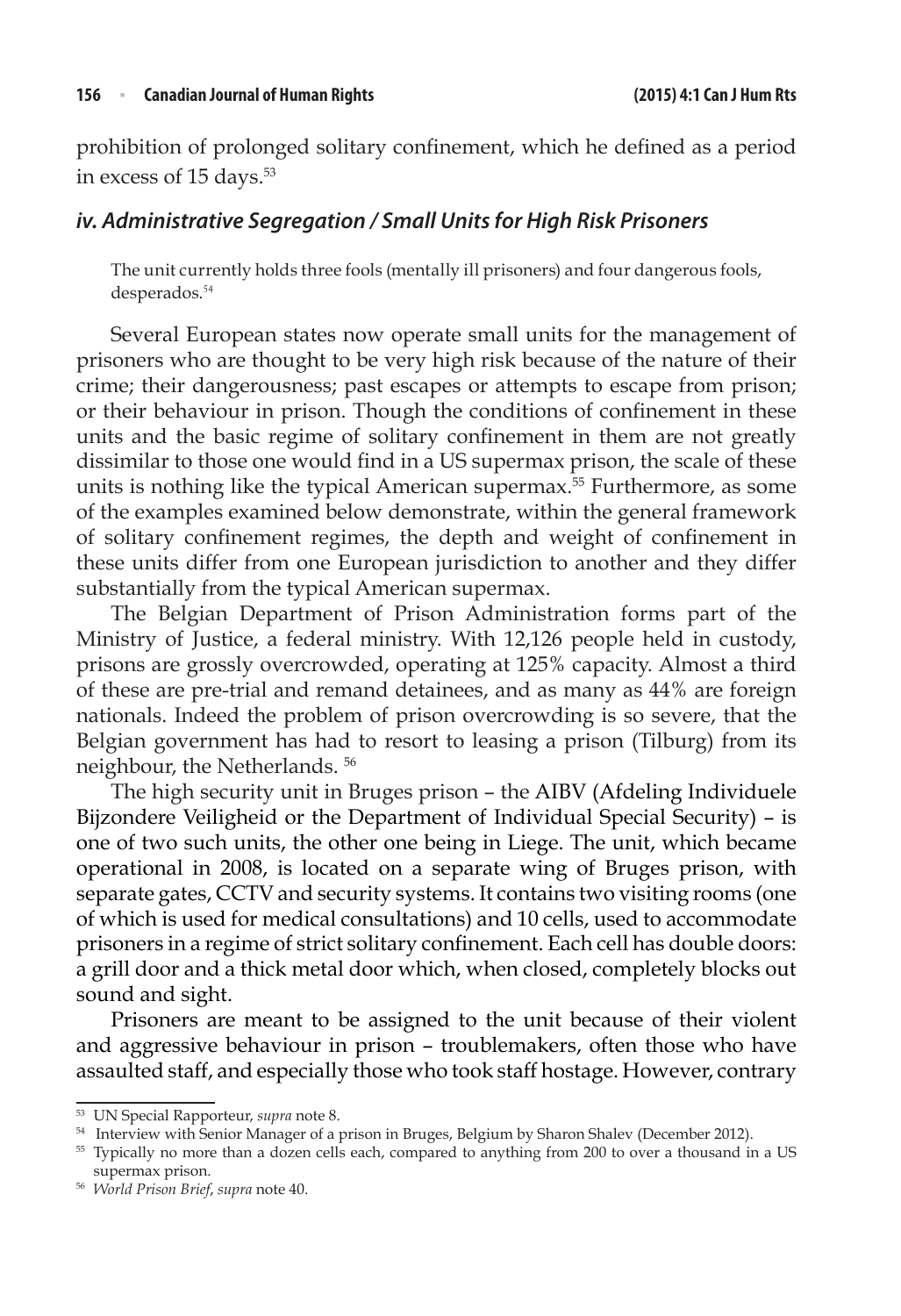to its mission statement, the unit also holds mentally ill prisoners. At the time of my visit there were three severely mentally ill prisoners in the unit, and I was told that as the unit has its own mental health staff, it was the best place for them despite the conditions of solitary confinement and enhanced security in the unit.57 All three were prescribed psychiatric medication.

The official aim of the unit is stabilize and normalize prisoners' behaviour and return them to a normal prison regime. However, although originally their stay at the unit was meant to be limited to six months, some prisoners were now held there indefinitely, and some will most likely never leave. The four "desperados" are handcuffed whenever they leave their cell, and escorted by a minimum of two guards. Until the courts intervened, one prisoner also had his feet shackled upon leaving this cell.

Cells contain a bed (fixed to the floor); a toilet and sink combination unit, but no shower; a large window with a perforated side-panel which can be opened for fresh air; a radio; and a TV set located on the wall behind a protective screen. Prisoners can order canteen goods once a week, using a special form. The goods, purchased with a prisoner's own funds, are kept in special storage for him, and he can ask for goods to be delivered to the cell up to three times a day. A prisoner who has no money can draw on a special "social fund" which would provide up to EUR 10 a month. The prison provides prisoners with basic clothing, shoes, bedding, towels and cleaning materials. Books are ordered from the local public library, and prisoners may keep up to 10 books in their cell at any time.

Family visits are allowed on principle for an hour a day, but in practice prisoners at the unit receive few visits; when they do, some are contact and some are not, at the discretion of prison staff. Visits take place in a designated room located inside the unit, which also doubles as a workshop room for those prisoners who engage in paid work activities, which they undertake alone for two to three hours per day. Other than infrequent family visits, the regime is minimal: all prisoners are provided with an hour of outdoor exercise in the unit's small yard, and two hours a week in a "gym room", both also located within the unit. These activities are done on an individual basis and the prisoners never see each other.

In contrast, prisoners in the Dutch equivalent of the AIBV, the EBI (extensive security unit) at Vught prison – which was also built with the specific purpose of holding up to 24 very high security prisoners in separation from the rest of the prison – enjoy somewhat more relaxed conditions.<sup>58</sup> The unit is relatively

<sup>&</sup>lt;sup>57</sup> This is a direct result of the extreme shortage of beds in secure mental health facilities. In a recent case, the detention of a man suffering mental illness in a prison psychiatric wing for more than 15 years due to a shortage of beds in psychiatric facilities elsewhere, was found by the European Court to violate Article 3 of the ECHR in *Claes v Belgium*, No 43418/09, [2013] ECHR 34.

<sup>58</sup> This has not always been the case: see CPT reports from 2008 and ECHR case law, in particular the case of *Van der Ven v The Netherlands*, No 50901/99, [2003] ECHR 1 regarding the punitive regime at the unit in its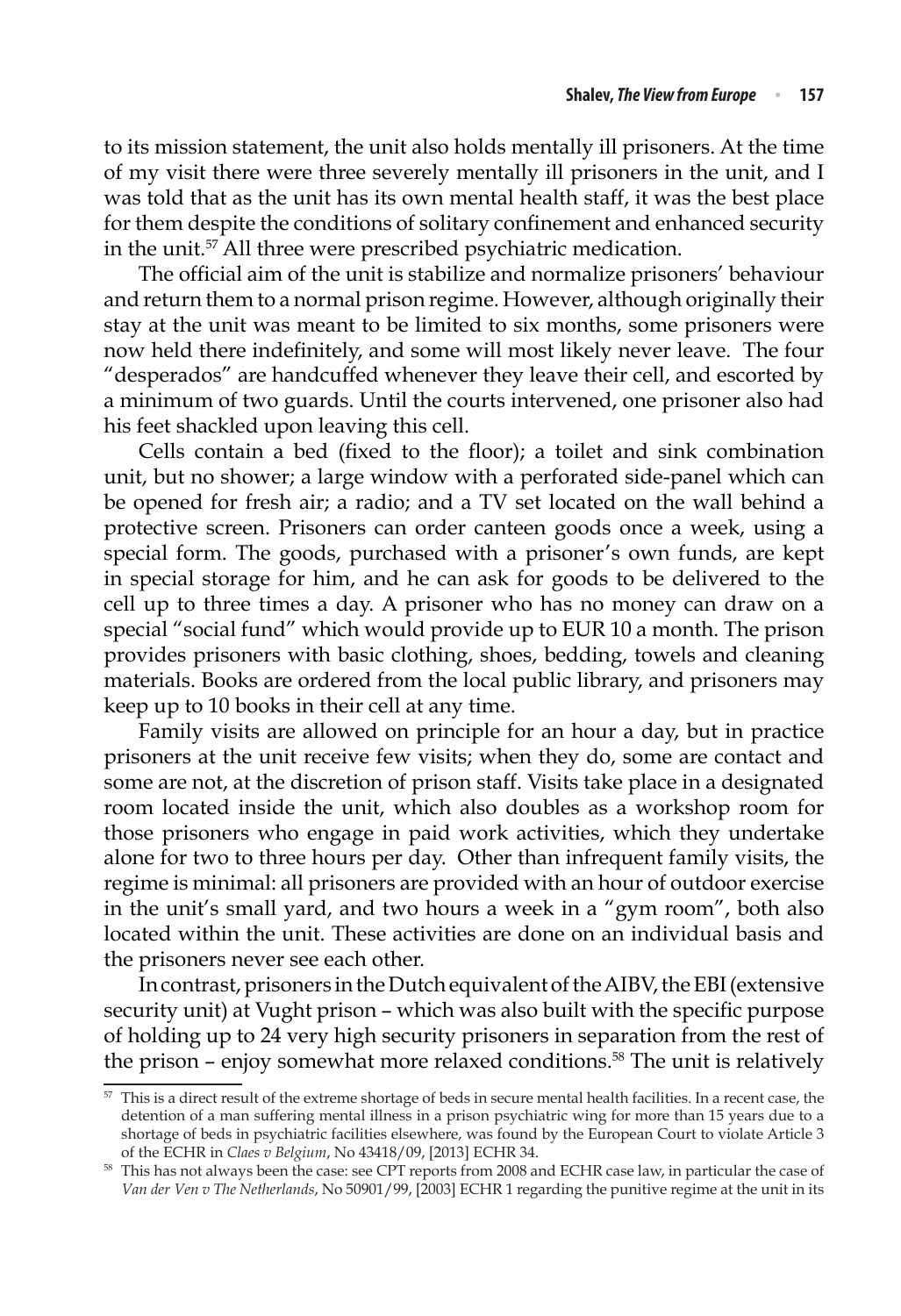spacious, and cells, whilst single, have large windows and their own toilet/ shower. Prisoners will on occasion be allowed to mingle with each other in small groups of between two to six and cook or watch television together in the specially designated communal rooms in the unit.

The separation of prisoners from staff, however, is near total, in the sense that the two groups operate in separate glass bubbles – quite literally. For example, there is a very well equipped gym in the centre of the unit, and an instructor sits inside a glass enclosure in the gym, instructing prisoners through an intercom system.59 The physical separation between prisoners and staff is such that when, back in 1999, one prisoner attacked another in the outdoor exercise yard, staff could not physically intervene in time to stop the attacker from killing his fellow prisoner.<sup>60</sup> Elsewhere, for example in the UK's Close Supervision Centres, prisoners may have no contact with each other, but they have increased contact with prison staff.

These are just some examples. Small units for the management of a small group of prisoners classified as highly dangerous and or disruptive now operate in many European countries and the ECtHR has, by and large, accepted the rationale for the operation of these units so long as minimum standards and safeguards are met. I now turn to examine conditions and regimes in solitary confinement cells across Europe and how the European Court of Human Rights and the CPT have assessed conditions of confinement in them.

### **B. Material Conditions, Provisions & Regime**

Considering the severe mental pain or suffering solitary confinement may cause when used as a punishment, during pre-trial detention, indefinitely or for a prolonged period, for juveniles or persons with mental disabilities, it can amount to torture or cruel, inhuman or degrading treatment or punishment. The Special Rapporteur is of the view that where the physical conditions and the prison regime of solitary confinement fail to respect the inherent dignity of the human person and cause severe mental and physical pain or suffering, it amounts to cruel, inhuman or degrading treatment or punishment.<sup>61</sup>

earlier days.

<sup>&</sup>lt;sup>59</sup> Personal notes of Sharon Shalev from a visit to Vught Prison, Netherlands (2010).

<sup>&</sup>lt;sup>60</sup> There were also other contributing factors: "Apparently, guards were not in a position to prevent the prisoner's death, due to several factors: the speed with which the incident occurred; their physical separation from the exercise yard by armoured glass panels; and, finally, security regulations prohibiting them from entering into direct contact with more than one inmate at a time" from Council of Europe, *Report to the Authorities of the Kingdom of the Netherlands on the visits carried out to the Kingdom in Europe and to the Netherlands Antilles by the European Committee for the Prevention of Torture and Inhuman or Degrading Treatment or Punishment*, CPT/ Inf (2002) 30 at para 35. For further discussion of the Dutch prison system see Sandra Resodihardjo, *Crisis and Change in the British and Dutch Prison Services: Understanding Crisis-Reform Processes* (Ashgate: Farnham, 2009).

<sup>61</sup> UN Special Rapporteur, *supra* note 8 at para 81.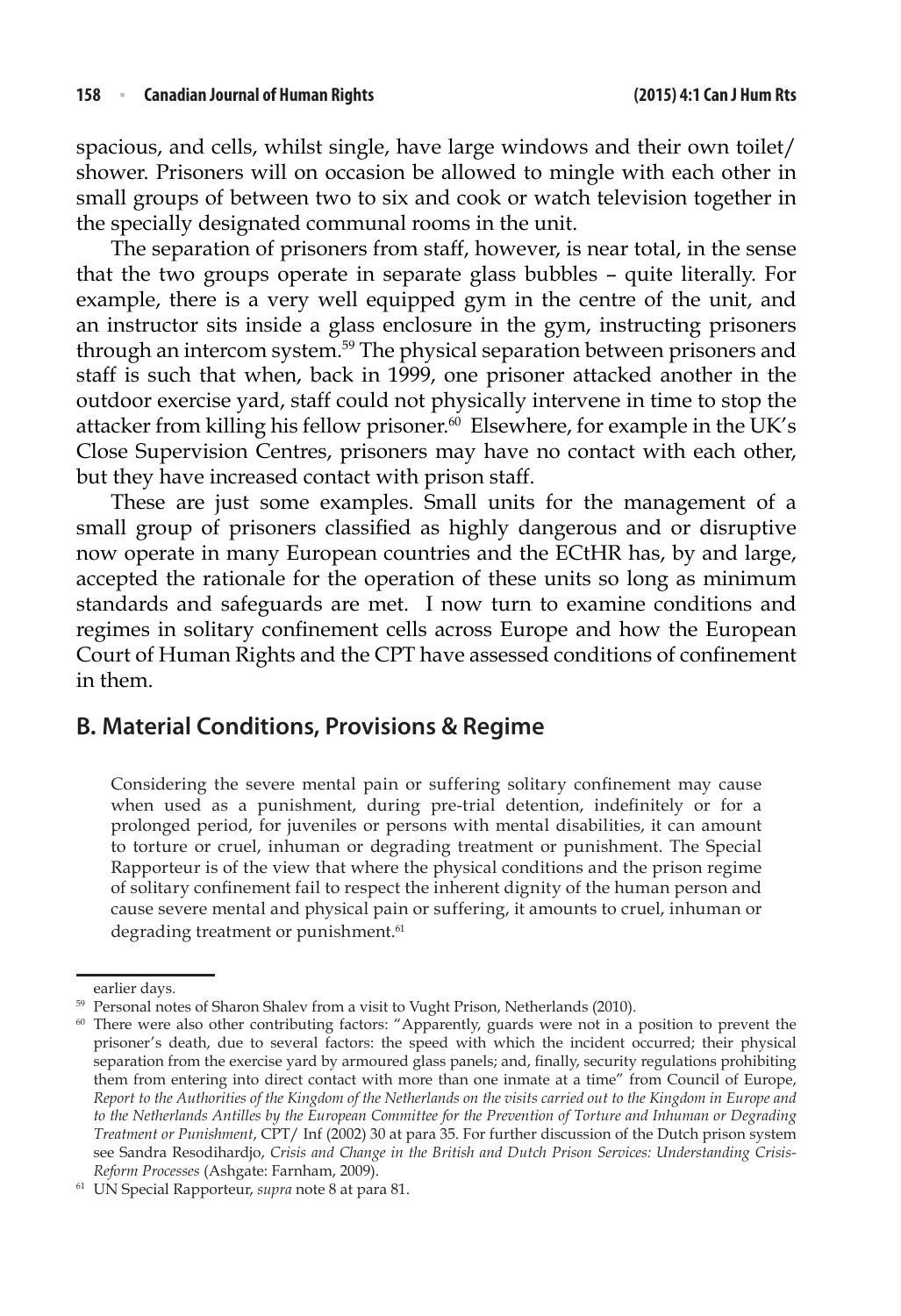As isolated prisoners will spend most of the day inside their cell, the physical conditions of confinement, including cell size, windows, sanitation, thermal comfort, privacy, fixtures and furnishings, the number and type of personal belongings they can keep in their cells and the regime provisions they can access, are of particular importance, and no more so than when the prisoner is likely to be held in solitary confinement for a prolonged period.

The material conditions in European segregation units and isolation cells, as I have observed during prison visits and has been reported in CPT country reports, vary substantially between countries and sometimes even within the same jurisdiction. Moreover, the distinction between a "good" and a "bad" isolation unit or cell is not always clear-cut: cells may be small and without internal sanitation, but contain a window, or they may be windowless but contain a toilet and a shower. Indeed, isolation cells may contain nothing at all, other than a thin mattress and a hole in the ground. In some European countries, old prison buildings, some dating back to the 19th century, are still operational. Cells in these prisons typically have very thick walls, are small, and contain no internal sanitation, meaning that prisoners have to "slop out" and use a bucket, or ask to be escorted to a toilet every time they needed to use it. Segregation cells in newer prisons may be equipped with a toilet and in some prisons even a shower, but with little else.

The expected duration of stay at the unit would also typically affect conditions there. In most of the prisons that I have visited, conditions in the disciplinary segregation units were far worse than those in longer-term segregation units for high-risk prisoners (where such units operated), though, as the CPT has noted, material conditions are not the only factor affecting the "feel" of a segregation unit. Reporting on a visit to Spain, the Committee noted that the segregation cells in Quatre Camins were "dilapidated and dirty" and the 10 man disciplinary segregation unit in San Sebastian Prison "offered very poor material conditions, with no equipment provided apart from a bed and a chair" yet, "despite this state of affairs, the prison did not suffer from an oppressive environment."<sup>62</sup>

Cells in the isolation wing of the remand prison in Gothenburg, Sweden, though they did not contain a toilet, were reported to be of a "generally good standard".63 However, detainees had to take outdoor exercise in "cagelike"rooftop exercise areas measuring some twenty-five square metres, which were not large enough to allow them to exert themselves physically. Several inmates met by the delegation indicated that they refused to take outdoor exercise because they found it humiliating and degrading, "like being a dog

<sup>62</sup> Council of Europe, *Report to the Spanish Government on the visit to Spain carried out by the European Committee for the Prevention of Torture and Inhuman or Degrading Treatment or Punishment*, CPT/Inf (2011) 11 at 49-55 [*CPT (2011) 11*].

<sup>63</sup> *CPT (2009)*, *supra* note 33 at para 47.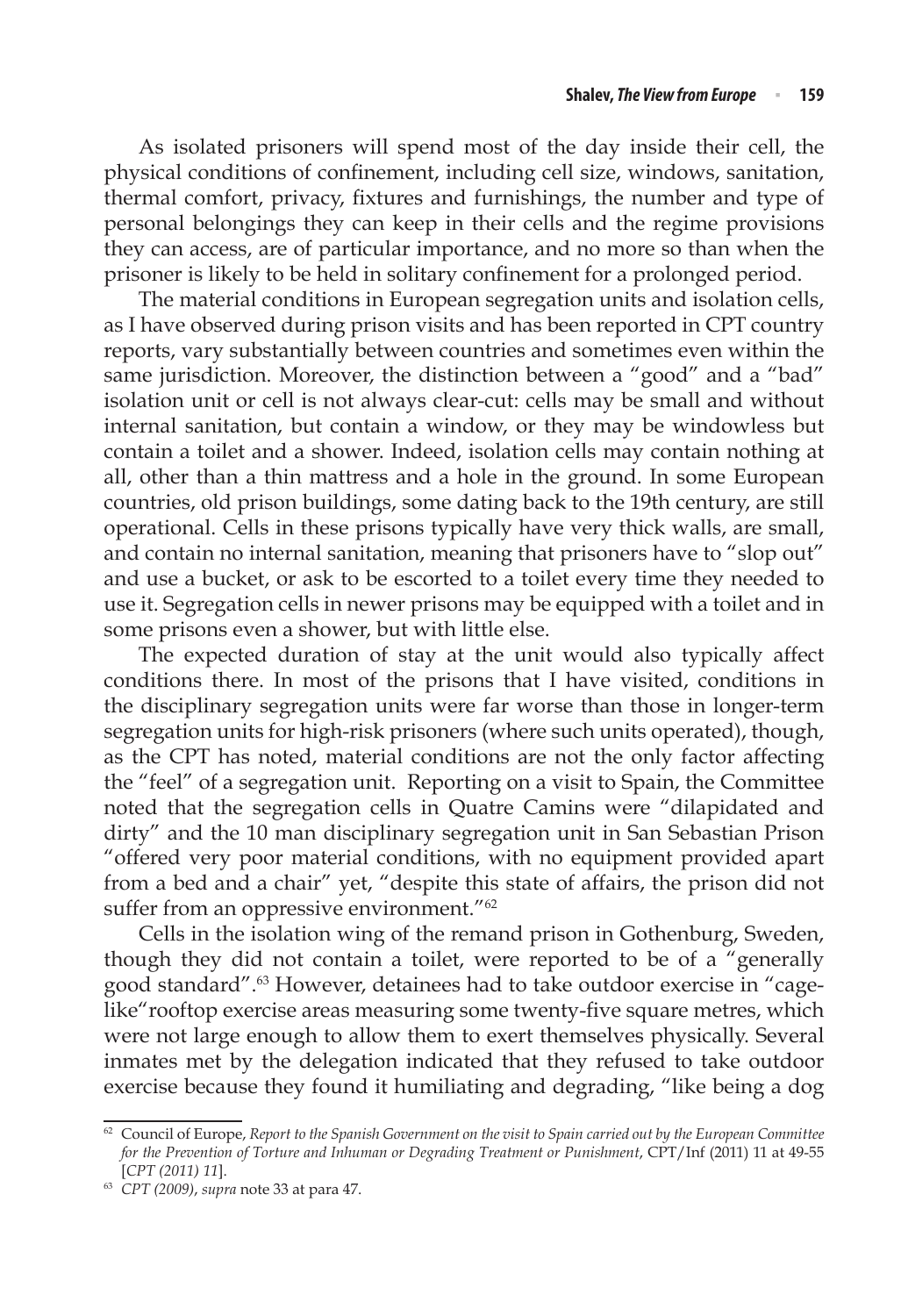in a cage".64

This description fits with my own experience of the exercise yard in another remand prison in Sweden.65 Elsewhere, for example in another prison which I visited in Norway, the yard was no more than a small, narrow and completely barren cubical, described to me by a prison officer working in that unit as "absolutely shameful".

In other European countries, segregation units, especially ones used for disciplinary segregation, can be located in the prison's basement, with very little access to natural light. In Ukraine, disciplinary segregation cells were "unsuited for use as inmate accommodation... some measured only  $4.5$  to  $5$  m<sup>2</sup>, and some cells were very narrow (1.3 m). The cells were dark, dilapidated and dirty."66 Prisoners serving life sentences fared a little better, but they "spent 23 hours a day in their cells in a state of enforced idleness, their main activity being watching TV and reading books" and the exercise yards to which they had access for one hour every day were of an "oppressive design and too small for real physical exertion (e.g. some 9 m<sup>2</sup> at Colony No 60)".<sup>67</sup> In Latvia the CPT reported:

The delegation found that material conditions in the establishment's disciplinary cells were very poor. In this regard, particular mention should be made of five of the cells. Apart from being small (some 4.5 sq. meters) and dark (with hardly any access to natural light and dim artificial lighting), the cells in question were dilapidated, filthy, damp and badly ventilated. Further, a tap placed directly above the floor-level toilet was the only source of drinking water. At the end-of-visit talks with the Latvian authorities, the delegation emphasised that such cells were, by virtue of their size alone, unsuitable for use as prisoner accommodation (even for disciplinary purposes), and made an immediate observation requesting that these cells be withdrawn from service.

The other disciplinary cells were larger. However, they had dim artificial lighting, only limited access to natural light and ventilation, and were humid. Further, in-cell toilets were filthy and foul-smelling.<sup>68</sup>

The disciplinary segregation cells in Forest prison in Belgium were of "the same configuration: a bare cell with a mattress on the floor (and blankets) and a stainless steel toilet..." and the entire area was found to be "poorly

<sup>64</sup> *Ibid* at para 48.

<sup>&</sup>lt;sup>65</sup> Another interesting feature of that particular prison was a box with disposable surgical gloves which I saw in the guards' station outside the exercise yard and was told was there in case there was need to search the prisoner before or after their exercise period. 66 Council of Europe, *Report to the Ukrainian Government on the visit to the Ukraine carried out by the European* 

*Committee for the Prevention of Torture and Inhuman or Degrading Treatment or Punishment*, CPT/Inf (2011) 29 at 49 [*CPT (2011) 29*].

<sup>67</sup> *Ibid* at 45.

<sup>68</sup> Council of Europe, *Report to the Latvian Government on the visit to Latvia carried out by the European Committee for the Prevention of Torture and Inhuman or Degrading Treatment or Punishment, CPT/Inf (2011) 22 at paras* 19-20 [*CPT (2011) 22*].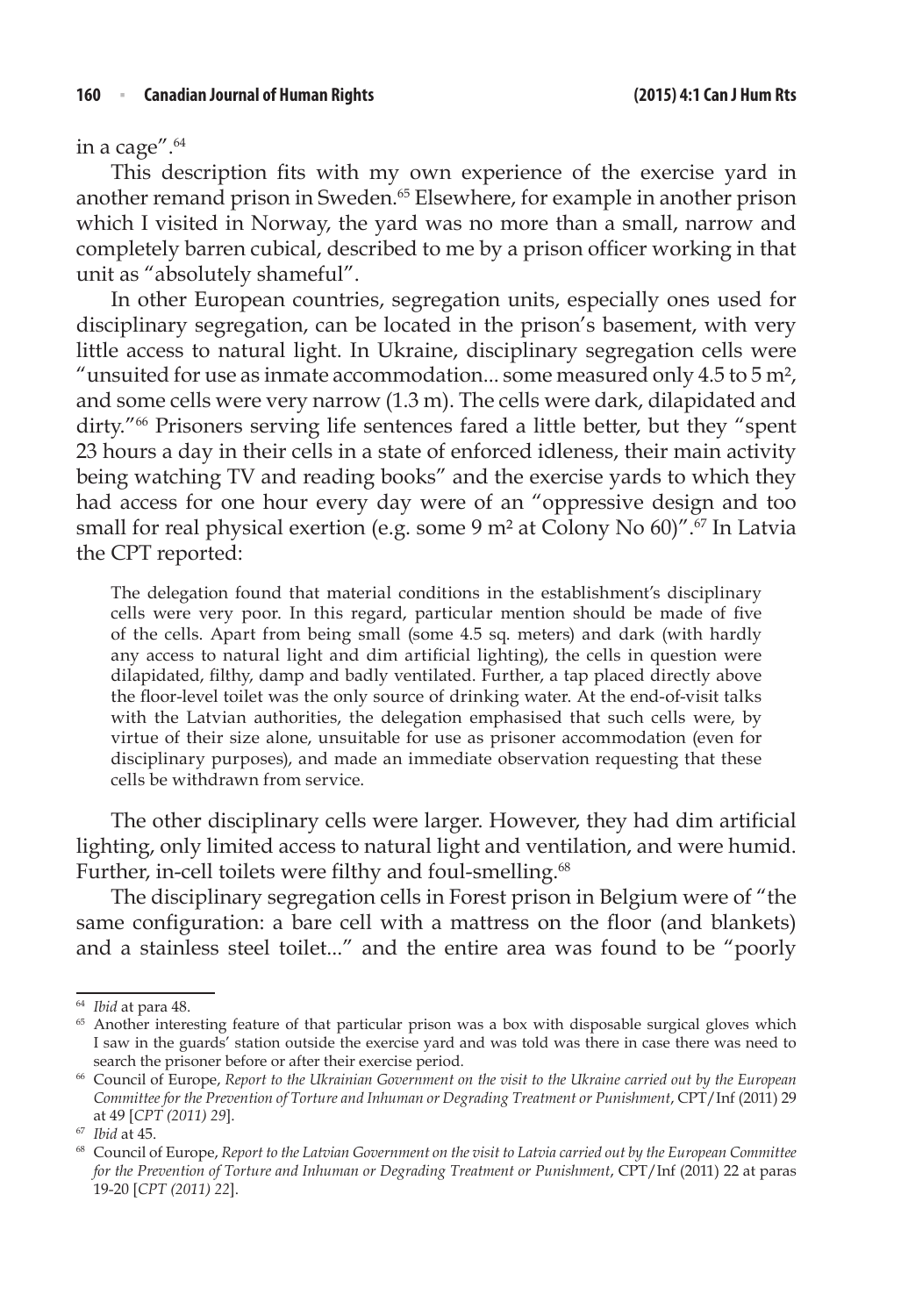maintained, dirty, smelly and inadequately ventilated."69 As well as these disciplinary cells, the prison had several "special" cells containing "nothing but a concrete bed placed in the middle of the cell, with two metal rings on each side used for restraining prisoners who were in a state of severe agitation or who were at risk of self-harm."70 In other prisons a hospital bed may replace the concrete slab, and the metal rings by leather straps, or the cell might be equipped with a plastic-coated mattress and padded walls. Such "special" or "security" cells can be found in many European prisons, and they are usually used for no longer than a few hours. Ironically, and in stark contrast to good practice recommendations, in many jurisdictions across Europe these cells are also used to house prisoners who are suicidal or at risk of self-harm.

### *i. Regime*

The existence of a satisfactory programme of activities is just as important – if not more so – in a special unit than on normal location. It can do much to counter the deleterious effects upon a prisoner's personality of living in a bubble-like atmosphere of such a unit.<sup>71</sup>

Physical conditions of confinement and the number and types of personal belongings that isolated prisoners can keep in their cell are just one aspect of solitary confinement, albeit an important one, which monitoring bodies and the courts will look at closely. As well as being locked up alone in a cell and deprived from social interaction, any regime provisions – access to sports, vocational, educational and therapeutic programmes (if any exist at all) – will be highly limited, and typically provided in cell or on an individual basis. Access to family and friends through telephone calls and visits will also be extremely limited and often involve no physical contact.

In Ireland, for example, Article 13 (1) of the *Prisons Rules 2007* authorises the prison Governor to impose the following punishment on a prisoner who has breached prison discipline:

(d) prohibition, for a period not exceeding 60 days, on—

(i) engaging in specified authorised structured activities or recreational activities, (ii) receiving visits (except those from a doctor or other healthcare professional, his or her legal adviser, a chaplain... (iii) sending or receiving letters (except letters from a person mentioned in subparagraph (ii)... (iv) using money or credit or any other facilities, including telephone facilities, or (v) possessing specified articles or articles of a specified class the possession of which is permitted as a

<sup>69</sup> Council of Europe, *Report to the Belgian Government on the visit to Belgium carried out by the European Committee for the Prevention of Torture and Inhuman or Degrading Treatment or Punishment*, CPT/Inf (2012) 36 at para 43 [*CPT (2012) 36*].

<sup>70</sup> *Ibid* at para 44.

<sup>71</sup> *CPT (2011) 11*, *supra* note 62 at para 131.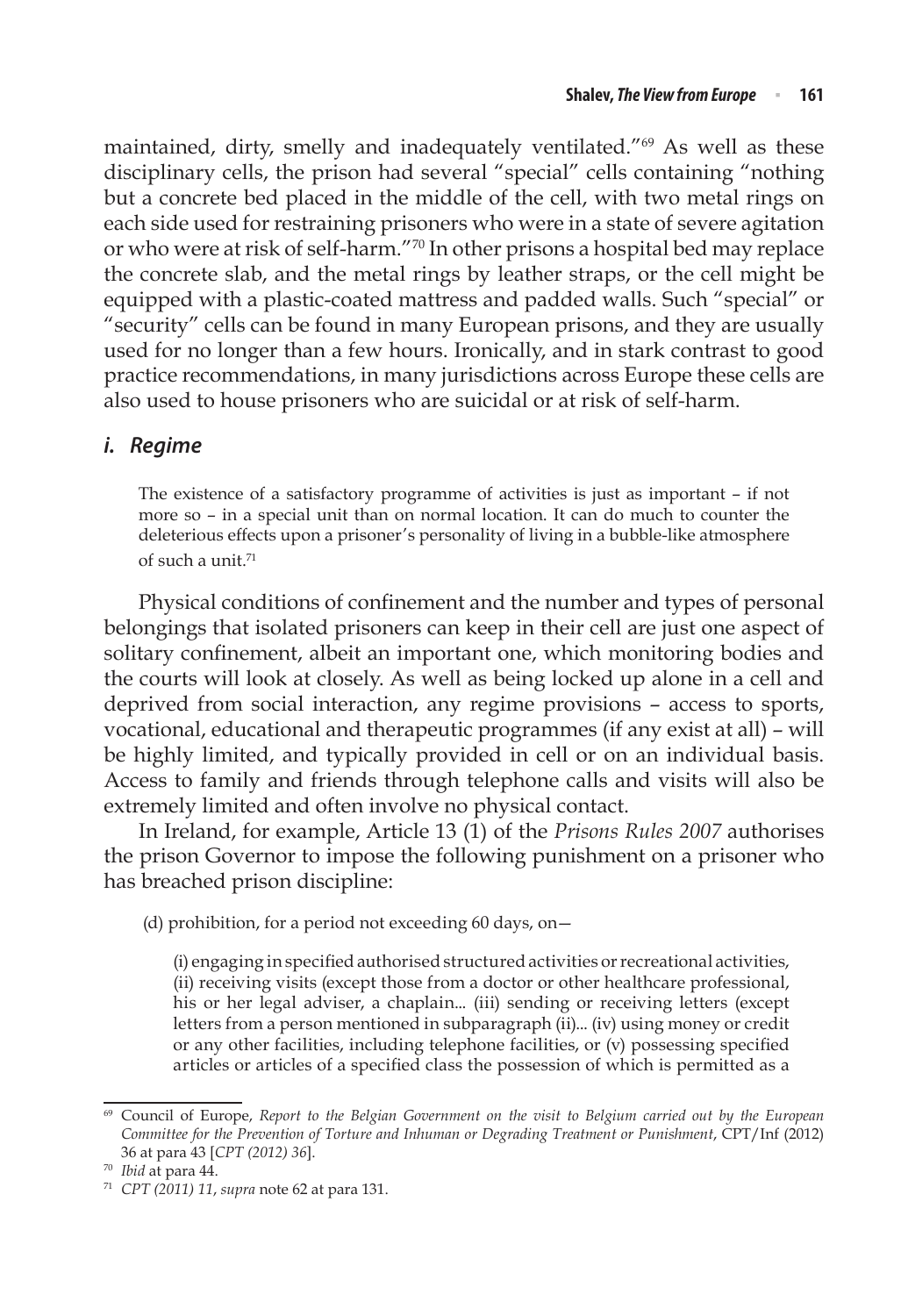privilege...<sup>72</sup>

In most jurisdictions the basic requirement to provide prisoners with a minimum of one hour of exercise in the fresh air is respected, but not in all. In Latvia, for example, prisoners placed in disciplinary isolation were prohibited from outdoor exercise until the Constitutional Court of Latvia ruled that this practice was unconstitutional.73 They also had no access to reading material (except religious and legal texts) and faced a complete prohibition of contact with the outside world (except with a lawyer), contrary to EPR Rule 60.4.<sup>74</sup>

The opportunity for, and frequency of, contact with the outside world will be examined by the European Court very closely indeed and, where a prisoner is afforded such contact, this will be viewed by the Court as an important mitigating factor. In the case of *Ramirez Sanchez v France*, which involved the housing of a prisoner convicted of terrorism offences ("Carlos the Jackal") in solitary confinement for close to eight years, the Court considered that this did not violate Article 3 of the ECHR, as he had ample human contact, carefully calculated by the Court:

In the present case, the applicant received twice-weekly visits from a doctor, a oncemonthly visit from a priest and very frequent visits from one or more of his 58 lawyers, including more than 640 visits over a period of four years and ten months from his representative in the proceedings before the Court, now his wife under Islamic law, and more than 860 visits in seven years and eight months from his other lawyers.<sup>75</sup>

Thus, the Court considered that Ramirez's isolation was not complete, did not have a detrimental effect on him and that he showed no signs of mental or physical deterioration. The Court nonetheless noted that, "solitary confinement, even in cases entailing relative isolation, cannot be imposed on the prisoners indefinitely."<sup>76</sup>

In contrast, in *Ilascu and others v Moldova and Russia*, the Court found that the combination of conditions on death row including strict isolation and poor material conditions (interestingly also for an eight year period), did violate Article 3 and constituted torture:

Mr. Ilascu was detained for eight years, from 1993 until his release in May 2001, in very strict isolation: he had no contact with other prisoners, no news from the outside – since he was not permitted to send or receive mail – and no right to contact his lawyer or receive regular visits from his family. His cell was unheated, even in severe winter conditions, and had no natural light source or ventilation. The evidence shows that Mr Ilascu was also deprived of food as a punishment and that in any event, given the restrictions on receiving parcels, even the food he received from outside

<sup>72</sup> *Prison Rules 2007*, *supra* note 42, Art 13 (1), s d (i).

<sup>73</sup> *CPT (2011) 22*, *supra* note 68 at para 21.

<sup>74</sup> *Ibid* at para 22.

<sup>75</sup> *Ramirez Sanchez v France* [GC], No 59450/00, [2006] IX ECHR 685, at para 13, 45 EHRR 491.

<sup>76</sup> *Ibid* at para 145.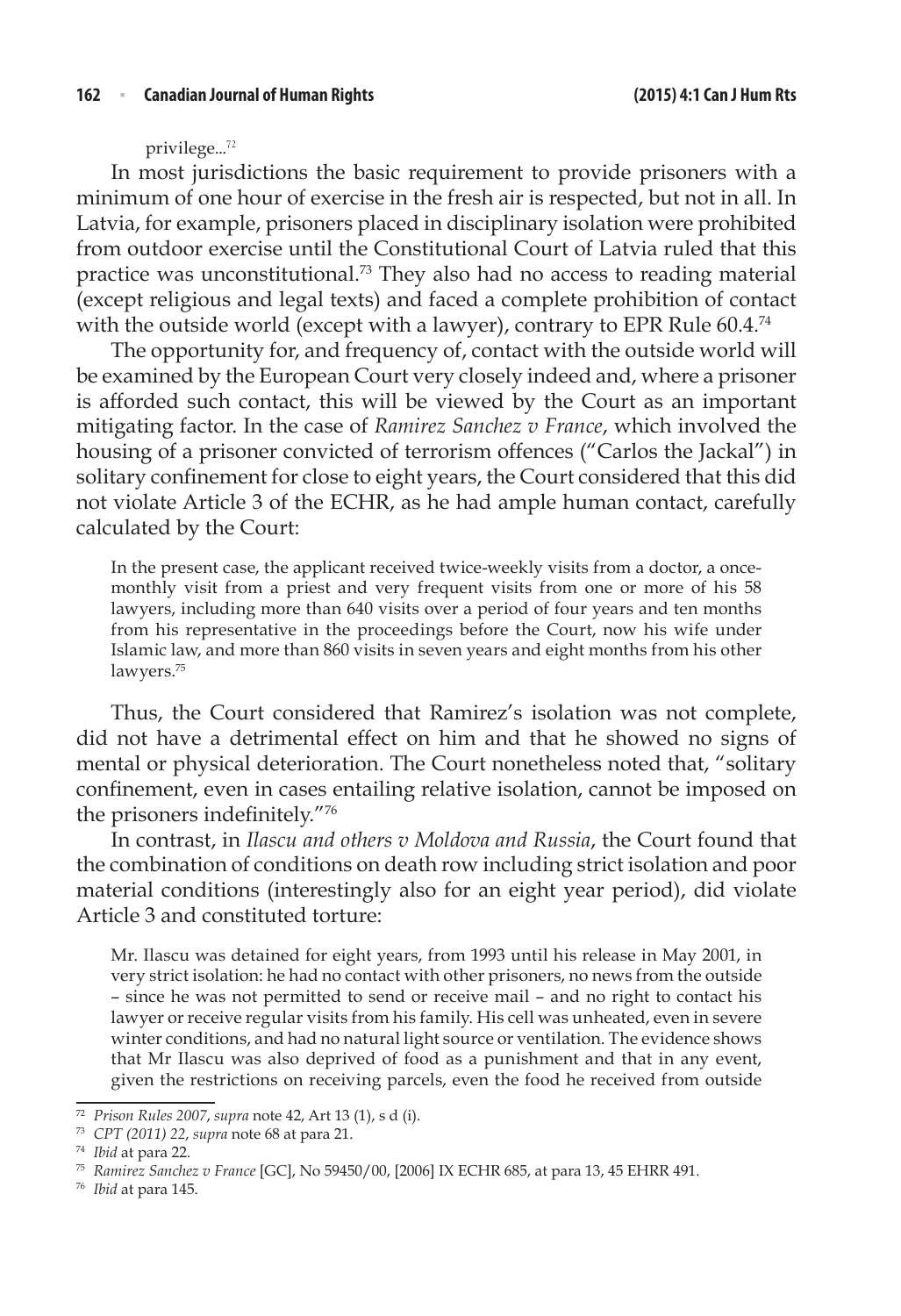was often unfit for consumption. The applicant could take showers only very rarely, often having to wait several months between one and the next...

The applicant's conditions of detention had deleterious effects on his health, which deteriorated in the course of the many years he spent in prison. Thus, he did not receive proper care, having been deprived of regular medical examinations and treatment... and dietetically appropriate meals...

The Court concludes that the death sentence imposed on the applicant coupled with the conditions he was living in and the treatment he suffered during his detention... were particularly serious and cruel and must accordingly be considered acts of torture within the meaning of Article 3 of the Convention.<sup>77</sup>

In short, where there was a legitimate justification for holding a prisoner or detainee in solitary confinement, and where material conditions were not – in their totality – too extreme, the Court has so far been willing to find even a regime of prolonged, and relatively strict solitary confinement, permissible under the ECHR. Where material conditions are poor in the extreme, and especially when combined with unmitigated social isolation, the Court has found violation of the prohibition against torture, inhuman or degrading treatment.

## **IV. European Practices of Solitary Confinement: Some Concluding Thoughts**

In many respects, once you have seen one segregation unit you have seen them all: there are only so many possible variations on the theme of solitary confinement – a man, or a woman, alone in a cell, isolated from human contact and social life. Still, within these parameters, as this article has demonstrated, there are differences. Some of these differences are largely in the theory behind, or the reasons for, the use of solitary confinement: protection, prevention, or punishment. Other differences lie in the actual practice: material conditions, regime and the degree of isolation. But there is also something else, less tangible, which accounts for differences between prisons and between segregation units within them: an atmosphere, an intent, an attitude; not just the quantity, but also the quality of human interaction and relationships. Visiting segregation units, one begins to get a sense of that "something else" that cannot be gleaned from official narratives or statistics. Although the European segregation units I have visited differ markedly from each other, those differences pale into insignificance when these units are compared to an

<sup>77</sup> *Ilascu and others v Moldova and Russia* [GC], No 48787/99, [2004] VII ECHR 318, at paras 438-44, 40 EHRR 46.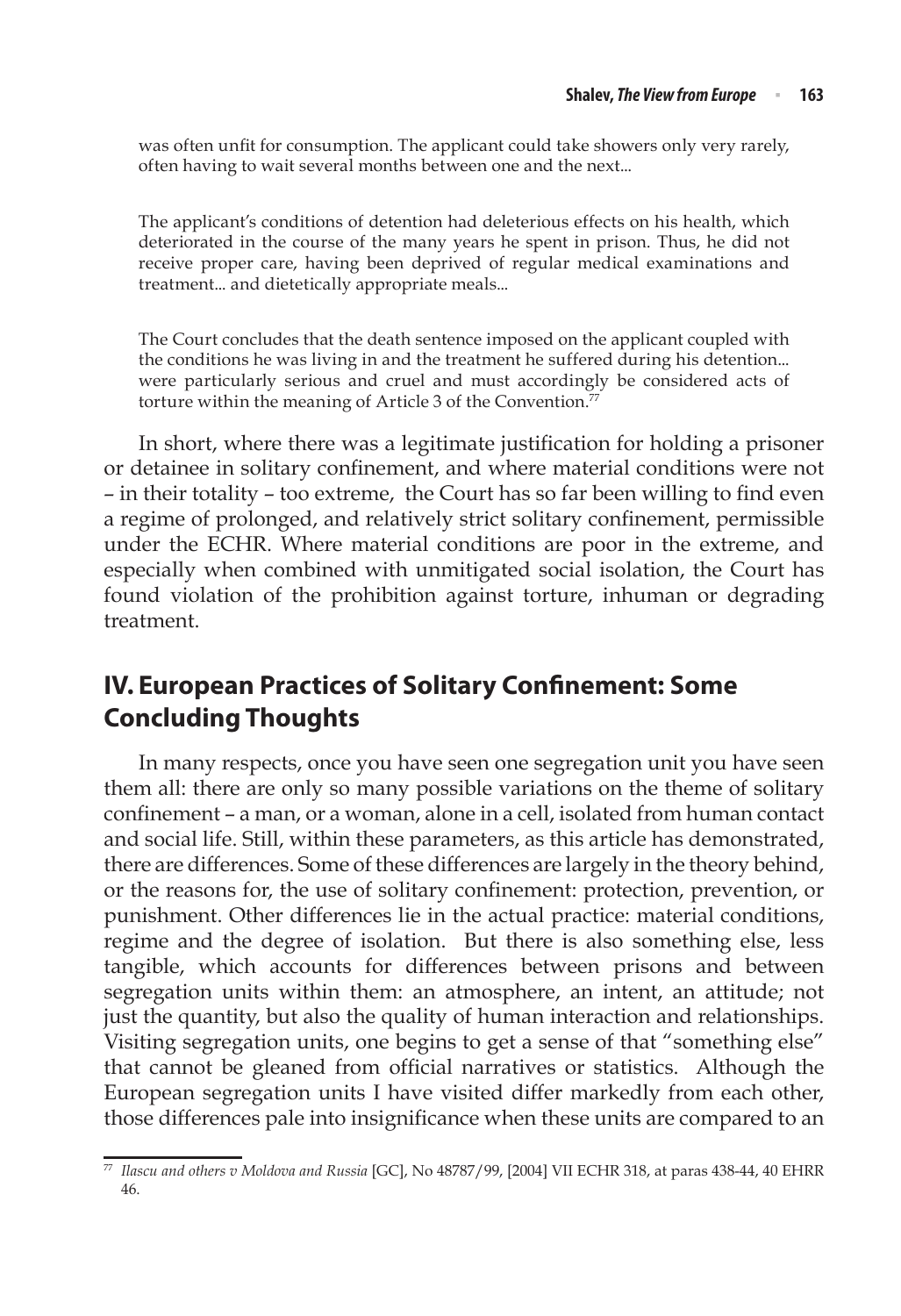American supermax.

The tension between practices and attitudes on both sides of the Atlantic was brought into sharp focus in July 2012, when the European Court of Human Rights was asked to rule in *Babar Ahmed et al v UK,* a case involving the extradition of three men suspected of terrorism offences from the United Kingdom to the United States. The issue at hand was whether conditions of confinement at the federal supermax prison, Administrative Maximum Facility (ADX), in Colorado, where the men were likely to be held should they be convicted, were compatible with Article 3 of the European Convention on Human Rights and its absolute prohibition of torture and inhuman or degrading treatment or punishment.<sup>78</sup>

The Court asked for further information on the American supermax prisons and the conditions and regime in them, and for a time it appeared that it might decide that extraditing the men to the US would put them in risk of treatment which violated the Convention. But hard diplomatic and political realities then took over.79 The Court ruled that the conditions under which the applicants were likely to be held at the ADX did not contravene the ECHR and that the applicants could therefore be extradited to the US to face trial, with the exception of one of the applicants, Haroon Aswat, a paranoid schizophrenic who was detained at the time at Broadmoor High Security Psychiatric Hospital:

While the Court in Babar Ahmad did not accept that the conditions in ADX Florence would reach the Article 3 threshold for persons in good health or with less serious mental health problems, the applicant's case can be distinguished on account of the severity of his mental condition... Therefore, in light of the current medical evidence, the Court finds that there is a real risk that the applicant's extradition to a different country and to a different, and potentially more hostile, prison environment would result in a significant deterioration in his mental and physical health and that such a deterioration would be capable of reaching the Article 3 threshold.<sup>80</sup>

For the other applicants, extradition to the US could go ahead. The Court's reasoning for its decision relied almost entirely on official narratives as articulated by ADX warden and staff. Though confined to their cell for the majority of the day, the Court reasoned, ADX prisoners were provided with a "great deal of in-cell stimulation and services" and could also talk to other prisoners, "admittedly only through the ventilation system".<sup>81</sup> Any limitations placed on prisoners were "reasonably related to the purported objectives of the ADX regime" and they could participate in a step down programme, albeit

<sup>78</sup> *Babar Ahmad and Others v the United Kingdom*, No 24027/07, [2010] ECHR 1067, 51 EHRR SE6.

 $79$  For further discussion see Sonja Snacken & Dirk van Zyl Smit, "Distinctive Features of European Penology and Penal Policy-Making" in Tom Daems, Dirk van Zyl Smit & Sonja Snacken, eds, *European Penology?* (Oxford: Hart Publishing, 2013) 3.

<sup>80</sup> *Aswat v United Kingdom*, No 17299/12, [2013] ECHR 322, at para 57, 58 EHRR 1.

<sup>81</sup> *Ibid* at para 222.